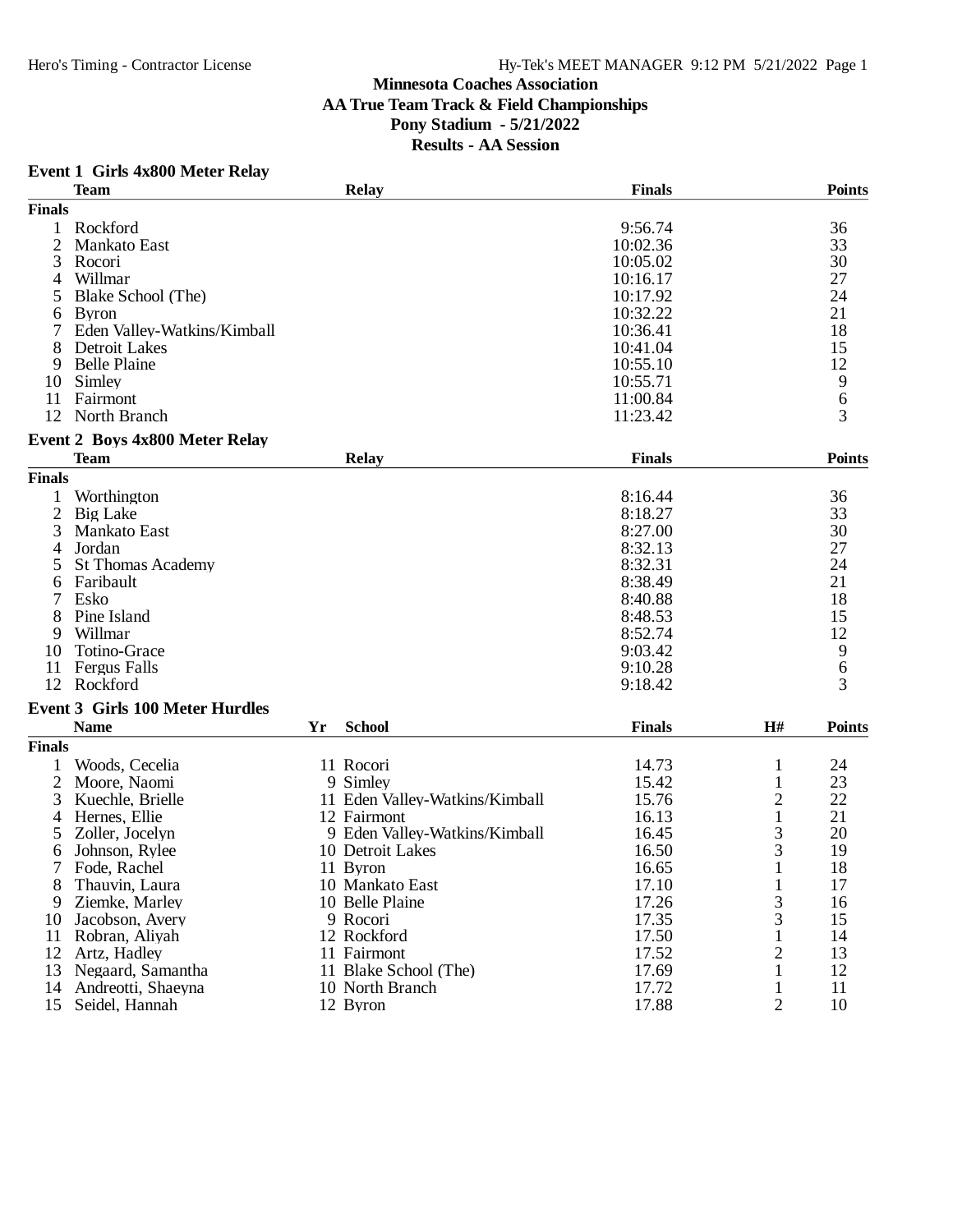**AA True Team Track & Field Championships**

# **Pony Stadium - 5/21/2022**

|                | Finals  (Event 3 Girls 100 Meter Hurdles) |    |                                |                |                                                        |                          |
|----------------|-------------------------------------------|----|--------------------------------|----------------|--------------------------------------------------------|--------------------------|
|                | <b>Name</b>                               | Yr | <b>School</b>                  | <b>Finals</b>  | H#                                                     | <b>Points</b>            |
|                | 16 Reitz, Kelli                           |    | 12 Belle Plaine                | 17.95          | $\overline{2}$                                         | 9                        |
| 17             | Woodward, Natalie                         |    | 7 Rockford                     | 18.05          |                                                        | $8\,$                    |
|                | 18 Lange, Telilie                         |    | 8 Willmar                      | 18.71          | $\begin{array}{c}\n23 \\ 23 \\ 3\n\end{array}$         | 7                        |
|                | 19 DeBoer, Ellery                         |    | 7 Willmar                      | 18.78          |                                                        | 6                        |
| 20             | Polipnick, Brianna                        |    | 10 North Branch                | 18.79          |                                                        | 5                        |
| 21             | Reuter, Amber                             |    | 10 Mankato East                | 18.91          |                                                        | $\overline{4}$           |
| 22             | Phipps, Morgan                            |    | 9 Simley                       | 19.14          | $\overline{c}$                                         | $\mathfrak{Z}$           |
| 23             | Anderson, Lily                            |    | 10 Detroit Lakes               | 26.91          | $\overline{2}$                                         | $\overline{2}$           |
|                | <b>Event 4 Boys 110 Meter Hurdles</b>     |    |                                |                |                                                        |                          |
|                | <b>Name</b>                               | Yr | <b>School</b>                  | <b>Finals</b>  | H#                                                     | <b>Points</b>            |
| <b>Finals</b>  |                                           |    |                                |                |                                                        |                          |
| 1              | Johnson, Carter                           |    | 10 Faribault                   | 15.58          | 1                                                      | 24                       |
| $\overline{c}$ | Bayak, Bol                                |    | 12 Mankato East                | 15.91          | $\mathbf{1}$                                           | 23                       |
| 3              | Opiew, Abagotte                           |    | 11 Worthington                 | 15.92          | 3                                                      | 22                       |
| 4              | Opiew, Marenono                           |    | 11 Worthington                 | 15.93          |                                                        | 21                       |
| 5              | Escobar, Cristian                         |    | 10 Faribault                   | 16.09          | $\frac{2}{3}$<br>$\frac{3}{2}$                         | 20                       |
| 6              | Gong, Puolrah                             |    | 12 Mankato East                | 16.39          |                                                        | 19                       |
| 7              | Metzger, Bryson                           |    | 12 Jordan                      | 16.79          |                                                        | 18                       |
| 8              | Mohr, Nick                                |    | 12 Willmar                     | 16.81          | $\mathbf{1}$                                           | 17                       |
| 9              | Hart, Chad                                |    | 12 Esko                        | 16.84          | $\mathbf{1}$                                           | 16                       |
| 10             | Sportel, William                          |    | 10 Willmar                     | 16.99          | 3                                                      | 15                       |
| 11             | Cunningham, Patrick                       |    | 10 St Thomas Academy           | 17.01          | 1                                                      | 14                       |
| 12             | Strong, Michael                           |    | 9 Totino-Grace                 | 17.16          | 1                                                      | 13                       |
| 13             | Richards, Caleb                           |    | 12 Rockford                    | 17.17          | 1                                                      | 12                       |
| 14             | Smith, Preston                            |    | 12 Rockford                    | 17.66          |                                                        | 11                       |
| 15             |                                           |    |                                | 18.11          | $\frac{2}{2}$                                          | 10                       |
|                | Nehwah, Wuoson                            |    | 10 Big Lake                    |                |                                                        |                          |
| 16             | Thompson, Michael                         |    | 11 St Thomas Academy           | 18.15          |                                                        | 9                        |
| 17             | Tree, CJ                                  |    | 10 Pine Island                 | 18.22          |                                                        | $8\,$                    |
| 18             | Metzger, Jackson                          |    | 10 Jordan                      | 18.44          | $\begin{array}{c}\n2 \\ 2 \\ 3 \\ 3 \\ 3\n\end{array}$ | $\boldsymbol{7}$         |
| 19             | Criswell, Curtis                          |    | 12 Totino-Grace                | 18.50          |                                                        | 6                        |
| 20             | Noll, Jack                                |    | 12 Pine Island                 | 18.50          |                                                        | 5                        |
| 21             | Madison, Charlie                          |    | 11 Big Lake                    | 19.73          | 3                                                      | $\overline{\mathcal{L}}$ |
| 22             | Owens, Jacion                             |    | 9 Esko                         | 21.35          | 3                                                      | $\mathfrak{Z}$           |
| 23<br>24       | Muchow, Andrew<br>Spain, Owen             |    | 9 Fergus Falls                 | 21.76<br>23.13 | $\mathbf{1}$<br>$\overline{2}$                         | $\sqrt{2}$<br>1          |
|                |                                           |    | 12 Fergus Falls                |                |                                                        |                          |
|                | Event 5 Girls 100 Meter Dash              |    |                                |                |                                                        |                          |
|                | <b>Name</b>                               | Yr | <b>School</b>                  | <b>Finals</b>  | H#                                                     | <b>Points</b>            |
| <b>Finals</b>  |                                           |    |                                |                |                                                        |                          |
| 1              | Cady, Cassia                              |    | 12 Rockford                    | 12.38          | 1                                                      | 24                       |
| 2              | Larson, Abby                              |    | 11 Detroit Lakes               | 12.80          | $\mathbf{1}$                                           | 23                       |
| 3              | Nelson, Chloe                             |    | 12 Rocori                      | 12.89          | 1                                                      | 22                       |
| 4              | Amundson, Olivia                          |    | 12 Byron                       | 12.96          | 1                                                      | 21                       |
| 5              | Thompson, Anisa                           |    | 12 Blake School (The)          | 13.06          | 1                                                      | 20                       |
| 6              | Thorsen, Sophia                           |    | 7 North Branch                 | 13.06          |                                                        | 19                       |
|                | Kuechle, Brielle                          |    | 11 Eden Valley-Watkins/Kimball | 13.09          | $\overline{c}$                                         | 18                       |
| 8              | Bierschbach, Jada                         |    | 11 Rocori                      | 13.14          | $\overline{c}$                                         | 17                       |
| 9              | Esget, Dakota                             |    | 9 North Branch                 | 13.17          | $\overline{2}$                                         | 16                       |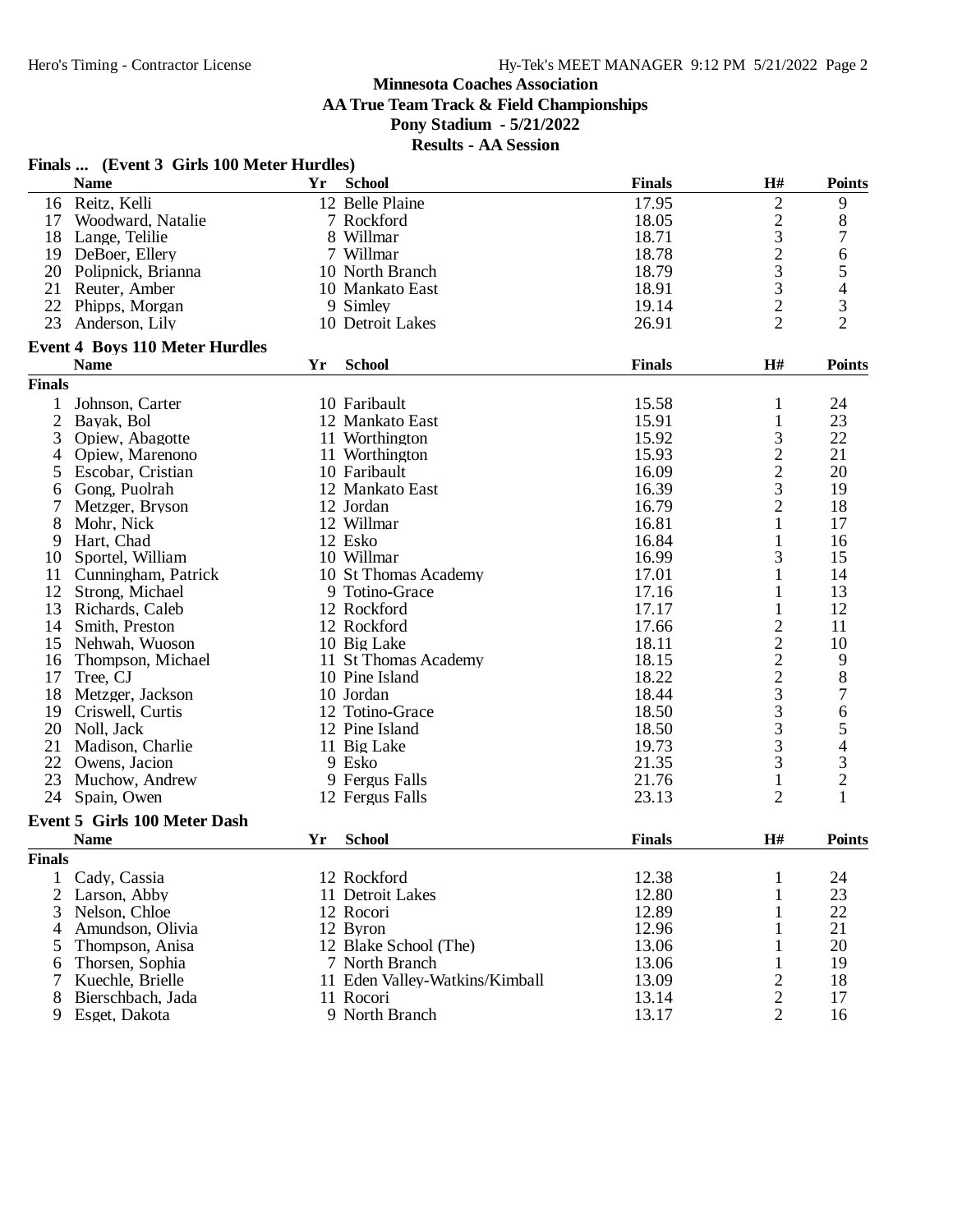**AA True Team Track & Field Championships**

#### **Pony Stadium - 5/21/2022**

| Finals  (Event 5 Girls 100 Meter Dash) |  |  |  |  |  |
|----------------------------------------|--|--|--|--|--|
|----------------------------------------|--|--|--|--|--|

|                | <b>Name</b>                            | Yr | <b>School</b>                  | <b>Finals</b> | H#                      | <b>Points</b>  |
|----------------|----------------------------------------|----|--------------------------------|---------------|-------------------------|----------------|
| 10             | Haefner, Bella                         |    | 11 Belle Plaine                | 13.20         | $\mathbf{1}$            | 15             |
| 11             | Larson, Rylee                          |    | 12 Rockford                    | 13.35         | 3                       | 14             |
|                | 12 Moeller, Corene                     |    | 11 Fairmont                    | 13.41         | 3                       | 13             |
| 13             | Schuh, Camryn                          |    | 7 Mankato East                 | 13.48         | $\overline{c}$          | 12             |
| 14             | Adebayo, Ayisat                        |    | 9 Simley                       | 13.59         | $\overline{c}$          | 11             |
| 15             | Rowland, Ruby                          |    | 7 Byron                        | 13.60         | $\overline{2}$          | 10             |
| 16             | Hodges, Deshawna                       |    | 11 Willmar                     | 13.60         | $\mathbf{1}$            | 9              |
| 17             | Hansen, Rylie                          |    | 9 Mankato East                 | 13.60         | 3                       | 8              |
| 18             | Thielen, Hailey                        |    | 9 Detroit Lakes                | 13.64         | 3                       | $\overline{7}$ |
| 19             | Ralston, Taylor                        |    | 10 Simley                      | 13.69         | 3                       |                |
| 20             | Hunt, Madelyn                          |    | 12 Eden Valley-Watkins/Kimball | 13.77         | 3                       | 654321         |
| 21             | Hill, Tavashia                         |    | 10 Belle Plaine                | 14.10         | 3                       |                |
| 22             | Nemmers, Claire                        |    | 12 Fairmont                    | 14.18         | $\overline{c}$          |                |
| 23             | Simon, Sosie                           |    | 8 Blake School (The)           | 14.67         | $\overline{c}$          |                |
| 24             | Hillenbrand, Keianna                   |    | 9 Willmar                      | 14.84         | 3                       |                |
| $---$          | Ehnert, Jordan                         |    | 12 Detroit Lakes               | <b>SCR</b>    |                         |                |
|                |                                        |    |                                |               |                         |                |
|                | <b>Event 6 Boys 100 Meter Dash</b>     |    |                                |               |                         |                |
|                | <b>Name</b>                            | Yr | <b>School</b>                  | <b>Finals</b> | $\mathbf{H}$ #          | <b>Points</b>  |
| <b>Finals</b>  |                                        |    |                                |               |                         |                |
| 1              | O'Neill, Grady                         |    | 12 St Thomas Academy           | 11.06         | $\overline{2}$          | 24             |
| $\overline{2}$ | Perich, Mason                          |    | 12 Esko                        | 11.07         | $\mathbf{1}$            | 23             |
| 3              | Stewart, Aaron                         |    | 11 Mankato East                | 11.37         | $\overline{c}$          | 22             |
| 4              | Adebayo, Love                          |    | 11 St Thomas Academy           | 11.37         | 3                       | 21             |
| 5              | Schaar, Peter                          |    | 12 Totino-Grace                | 11.38         | 1                       | 20             |
| 6              | Price, Michael                         |    | 12 Willmar                     | 11.42         | $\mathbf{1}$            | 19             |
| 7              | Lowe, Braden                           |    | 12 Esko                        | 11.45         | 3                       | 18             |
| 8              | Uldrych, Joseph                        |    | 12 Mankato East                | 11.47         | 3                       | 17             |
| 9              | Job, Isaac                             |    | 12 Fergus Falls                | 11.55         | 1                       | 16             |
| 10             | Sando, Derek                           |    | 12 Faribault                   | 11.55         | 1                       | 15             |
| 11             | White, Jarod                           |    | 12 Pine Island                 | 11.58         | 1                       | 14             |
| 12             | Trochlil, Lucas                        |    | 12 Willmar                     | 11.59         | $\overline{c}$          | 13             |
| 13             | Carlin, Owen                           |    | 12 Faribault                   | 11.71         | 3                       | 12             |
| 14             | Scarbrough, Ethan                      |    | 11 Rockford                    | 11.72         | $\overline{c}$          | 11             |
| 15             | Kuharski, Justin                       |    | 10 Totino-Grace                | 11.73         | $\overline{c}$          | 10             |
| 16             | Tieben, Maxwell                        |    | 11 Jordan                      | 11.78         | $\overline{2}$          | 9              |
| 17             | Murphy, Joe                            |    | 11 Big Lake                    | 11.85         | $\mathbf{1}$            | 8              |
| 18             | Stedman, Logan                         |    | 10 Rockford                    | 11.92         | 3                       | $\overline{7}$ |
| 19             | Lia, Mak                               |    | 10 Worthington                 | 11.99         | $\mathbf{1}$            | 6              |
| 20             | Ryan, Jason                            |    | 11 Pine Island                 | 12.05         | 3                       | 5              |
| 21             | Babolian, Owen                         |    | 12 Fergus Falls                | 12.06         | $\overline{\mathbf{c}}$ | 4              |
| 22             | Metzger, Jackson                       |    | 10 Jordan                      | 12.13         | 3                       | 3              |
| 23             | Nehwah, Wuoson                         |    | 10 Big Lake                    | 12.18         | $\overline{c}$          | $\overline{c}$ |
| 24             | Urquia, Miguel                         |    | 11 Worthington                 | 12.51         | 3                       | $\mathbf{1}$   |
|                |                                        |    |                                |               |                         |                |
|                | <b>Event 7 Girls 4x200 Meter Relay</b> |    |                                |               | H#                      | <b>Points</b>  |
|                | <b>Team</b>                            |    | <b>Relay</b>                   | <b>Finals</b> |                         |                |
| <b>Finals</b>  |                                        |    |                                |               |                         |                |
|                | 1 Eden Valley-Watkins/Kimball          |    |                                | 1:47.77       | $\overline{2}$          | 36             |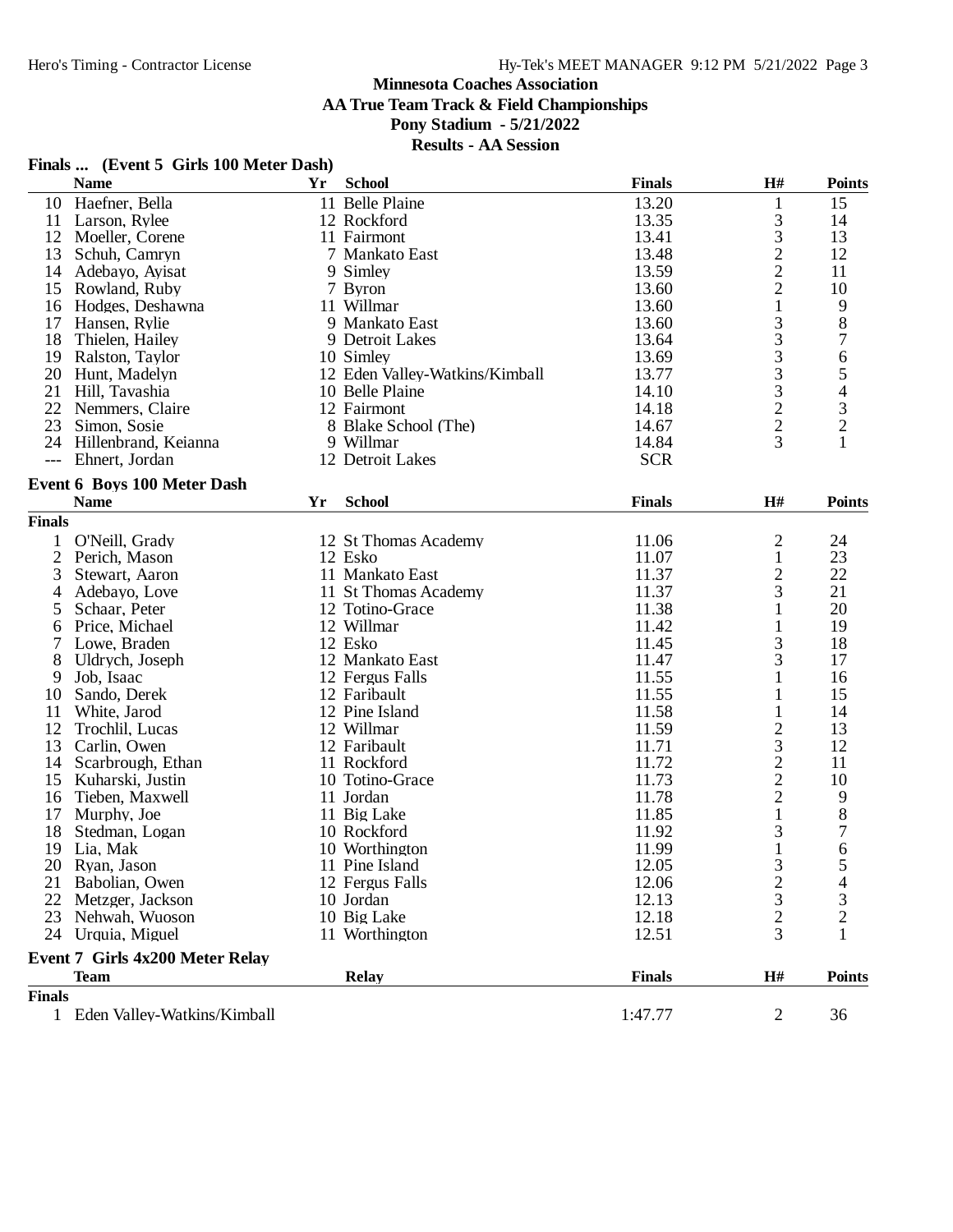**AA True Team Track & Field Championships**

# **Pony Stadium - 5/21/2022**

|  |  | Finals  (Event 7 Girls 4x200 Meter Relay) |  |  |
|--|--|-------------------------------------------|--|--|
|--|--|-------------------------------------------|--|--|

|                | <b>Team</b>                           |    | <b>Relay</b>                   | <b>Finals</b> | $\mathbf{H}$ # | <b>Points</b>  |
|----------------|---------------------------------------|----|--------------------------------|---------------|----------------|----------------|
| $\overline{2}$ | Rocori                                |    |                                | 1:48.43       | 2              | 33             |
| 3              | <b>Byron</b>                          |    |                                | 1:49.39       | $\mathbf{1}$   | 30             |
| 4              | Detroit Lakes                         |    |                                | 1:51.71       | $\overline{c}$ | 27             |
| 5              | Mankato East                          |    |                                | 1:51.75       | $\overline{c}$ | 24             |
| 6              | Rockford                              |    |                                | 1:52.85       | $\overline{2}$ | 21             |
|                | Simley                                |    |                                | 1:52.92       | 1              | 18             |
| 8              | <b>Belle Plaine</b>                   |    |                                | 1:53.66       | 1              | 15             |
| 9              | Blake School (The)                    |    |                                | 1:54.49       | $\overline{2}$ | 12             |
|                |                                       |    |                                |               |                |                |
| 10             | North Branch                          |    |                                | 1:55.03       | 1              | 9              |
| 11             | Fairmont                              |    |                                | 1:55.63       | 1              | 6              |
|                | 12 Willmar                            |    |                                | 1:55.86       | 1              | 3              |
|                | <b>Event 8 Boys 4x200 Meter Relay</b> |    |                                |               |                |                |
|                | <b>Team</b>                           |    | <b>Relay</b>                   | <b>Finals</b> | H#             | <b>Points</b>  |
| <b>Finals</b>  |                                       |    |                                |               |                |                |
| 1              | St Thomas Academy                     |    |                                | 1:32.42       | $\overline{c}$ | 36             |
| $\mathfrak{2}$ | Jordan                                |    |                                | 1:34.53       | $\mathbf{1}$   | 33             |
| 3              | Faribault                             |    |                                | 1:34.88       | $\overline{c}$ | 30             |
| 4              | Mankato East                          |    |                                | 1:35.14       | $\overline{2}$ | 27             |
| 5              | Willmar                               |    |                                | 1:36.68       | 1              | 24             |
| 6              | Totino-Grace                          |    |                                | 1:37.29       | 1              | 21             |
|                | Pine Island                           |    |                                | 1:37.73       | $\overline{c}$ | 18             |
|                | Big Lake                              |    |                                | 1:38.18       | $\overline{2}$ | 15             |
| 8              |                                       |    |                                | 1:38.75       |                |                |
| 9              | Rockford                              |    |                                |               | 1              | 12             |
| 10             | Worthington                           |    |                                | 1:39.43       | $\overline{2}$ | 9              |
| 11             | <b>Fergus Falls</b>                   |    |                                | 1:40.57       | 1              | 6              |
|                | 12 Esko                               |    |                                | 1:42.52       | 1              | 3              |
|                | <b>Event 9 Girls 1600 Meter Run</b>   |    |                                |               |                |                |
|                | <b>Name</b>                           | Yr | <b>School</b>                  | <b>Finals</b> |                | <b>Points</b>  |
| <b>Finals</b>  |                                       |    |                                |               |                |                |
|                | Thompson, Laura                       |    | 12 Fairmont                    | 5:15.75       |                | 24             |
| $\overline{c}$ | Hanson, Macy                          |    | 9 Fairmont                     | 5:16.12       |                | 23             |
| 3              | Henkels, Lauren                       |    | 8 Mankato East                 | 5:18.87       |                | 22             |
| 4              | Dawson, Nina                          |    | 12 Willmar                     | 5:19.12       |                | 21             |
|                | Peed, Addison                         |    | 11 Mankato East                | 5:25.03       |                | 20             |
| 6              | Eilers, Erin                          |    | 9 Willmar                      | 5:25.40       |                | 19             |
| 7              | Liston, Molly                         |    | 12 Blake School (The)          | 5:28.27       |                | 18             |
| 8              | Larsen, Ava                           |    | 12 Rocori                      | 5:34.25       |                | 17             |
|                |                                       |    |                                |               |                |                |
| 9              | Viere, Laina                          |    | 11 Rocori                      | 5:35.09       |                | 16             |
| 10             | Murphy, Mackenzie                     |    | 11 Belle Plaine                | 5:41.02       |                | 15             |
| 11             | Gifford, Alix                         |    | 12 Rockford                    | 5:41.78       |                | 14             |
| 12             | Steffl, Julia                         |    | 12 Detroit Lakes               | 5:49.44       |                | 13             |
| 13             | Matter, Taylor                        |    | 9 Byron                        | 5:50.69       |                | 12             |
| 14             | Hernandez, Bella                      |    | 10 Eden Valley-Watkins/Kimball | 5:52.78       |                | 11             |
| 15             | Lindquist, Abigale                    |    | 10 Simley                      | 5:55.15       |                | 10             |
|                | 16 Pollack, Caroline                  |    | 11 Blake School (The)          | 6:04.31       |                | 9              |
| 17             | Thaemert, Kallie                      |    | 7 Belle Plaine                 | 6:09.40       |                | 8              |
| 18             | Hamilton, Michaela                    |    | 11 Byron                       | 6:14.21       |                | $\overline{7}$ |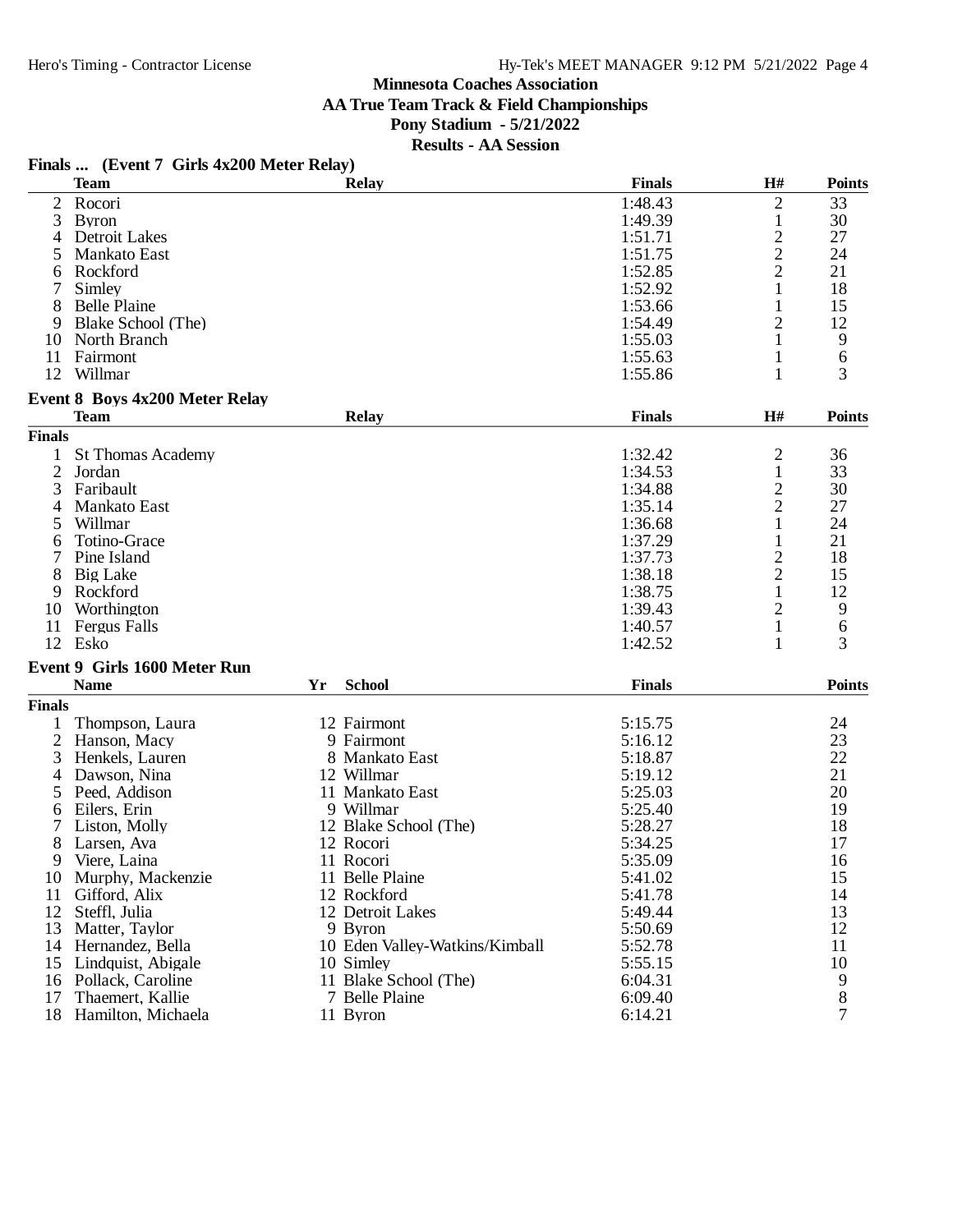**AA True Team Track & Field Championships**

**Pony Stadium - 5/21/2022**

|                | Finals  (Event 9 Girls 1600 Meter Run) |    |                                |               |                |                                                 |
|----------------|----------------------------------------|----|--------------------------------|---------------|----------------|-------------------------------------------------|
|                | <b>Name</b>                            | Yr | <b>School</b>                  | <b>Finals</b> |                | <b>Points</b>                                   |
|                | 19 Hudella, Cora                       |    | 12 North Branch                | 6:15.54       |                | 6                                               |
|                | 20 Donnay, Katheryn                    |    | 11 Eden Valley-Watkins/Kimball | 6:15.71       |                |                                                 |
| 21             | Smith, Elizabeth                       |    | 10 Rockford                    | 6:15.96       |                | $\begin{array}{c} 5 \\ 4 \\ 3 \\ 2 \end{array}$ |
| 22             | Johnson, Marin                         |    | 8 Detroit Lakes                | 6:21.06       |                |                                                 |
| 23             | Anderson, Kylie                        |    | 8 North Branch                 | 7:01.34       |                |                                                 |
| 24             | Maupin, Kristi                         |    | 10 Simley                      | 7:20.48       |                | 1                                               |
|                | Event 10 Boys 1600 Meter Run           |    |                                |               |                |                                                 |
|                | <b>Name</b>                            | Yr | <b>School</b>                  | <b>Finals</b> |                | <b>Points</b>                                   |
| <b>Finals</b>  |                                        |    |                                |               |                |                                                 |
|                | 1 Layton, Kade                         |    | 11 Big Lake                    | 4:27.39       |                | 24                                              |
| $\overline{2}$ | Anderson, Isaiah                       |    | 10 Mankato East                | 4:29.78       |                | 23                                              |
| 3              | Leuer, Jack                            |    | 9 Big Lake                     | 4:32.17       |                | 22                                              |
| 4              | O'Farrell, Colin                       |    | 12 Willmar                     | 4:32.40       |                | 21                                              |
| 5              | Lindgren, Matthew                      |    | 9 Totino-Grace                 | 4:32.82       |                | 20                                              |
| 6              | Wolf, Emmett                           |    | 11 St Thomas Academy           | 4:33.06       |                | 19                                              |
| 7              | Young, Isaac                           |    | 12 Jordan                      | 4:35.75       |                | 18                                              |
| 8              | Wolday, Fanuel                         |    | 9 Worthington                  | 4:36.48       |                | 17                                              |
| 9              | Sharp, Kaleb                           |    | 11 Jordan                      | 4:37.25       |                | 16                                              |
| 10             | Konik, Brandt                          |    | 11 Pine Island                 | 4:38.28       |                | 15                                              |
| 11             | Solomon, Philipos                      |    | 10 St Thomas Academy           | 4:40.02       |                | 14                                              |
| 12             | Miller, Jaden                          |    | 9 Fergus Falls                 | 4:40.71       |                | 13                                              |
| 13             | Hassen, Hassennadif                    |    | 10 Willmar                     | 4:42.25       |                | 12                                              |
| 14             | Rengo, Nathaniel                       |    | 12 Esko                        | 4:43.37       |                | 11                                              |
|                | 15 Reb, Jackson                        |    | 11 Faribault                   | 4:45.87       |                | 10                                              |
| 16             | Bobb, Mason                            |    | 12 Worthington                 | 4:46.34       |                | 9                                               |
| 17             | Thom, Audi                             |    | 9 Mankato East                 | 4:48.28       |                | $\bar{8}$                                       |
| 18             | Konik, Seth                            |    | 9 Pine Island                  | 4:48.44       |                |                                                 |
| 19             | Meyer, Isaac                           |    | 10 Totino-Grace                | 4:50.24       |                |                                                 |
| 20             | Tuma, Alexander                        |    | 11 Faribault                   | 4:55.93       |                | 765432                                          |
| 21             | Lobb, Conrad                           |    | 12 Fergus Falls                | 4:57.93       |                |                                                 |
| 22             | McWilliams, Jack                       |    | 12 Esko                        | 4:59.22       |                |                                                 |
| 23             | Mager, Tyler                           |    | 9 Rockford                     | 5:14.35       |                |                                                 |
|                | 24 Braun, Colton                       |    | 9 Rockford                     | 5:23.83       |                | $\mathbf{1}$                                    |
|                | Event 11 Girls 4x100 Meter Relay       |    |                                |               |                |                                                 |
|                | <b>Team</b>                            |    | <b>Relay</b>                   | <b>Finals</b> | H#             | <b>Points</b>                                   |
| <b>Finals</b>  |                                        |    |                                |               |                |                                                 |
|                | 1 Rockford                             |    |                                | 51.19         | $\overline{2}$ | 36                                              |
| $\overline{2}$ | Rocori                                 |    |                                | 51.93         | 1              | 33                                              |
| 3              | <b>Byron</b>                           |    |                                | 52.10         | 1              | 30                                              |
| 4              | Detroit Lakes                          |    |                                | 52.26         | $\overline{c}$ | 27                                              |
| 5              | Blake School (The)                     |    |                                | 52.43         | $\overline{c}$ | 24                                              |
| 6              | Eden Valley-Watkins/Kimball            |    |                                | 52.61         | $\overline{c}$ | 21                                              |
| 7              | <b>Belle Plaine</b>                    |    |                                | 52.74         | 1              | 18                                              |
|                | 8 Willmar                              |    |                                | 52.82         |                | 15                                              |
| 9              | <b>Mankato East</b>                    |    |                                | 53.16         | 1              | 12                                              |
| 10             | North Branch                           |    |                                | 54.73         | 1              | 9                                               |
| 11             | Simley                                 |    |                                | 54.80         | 2              | 6                                               |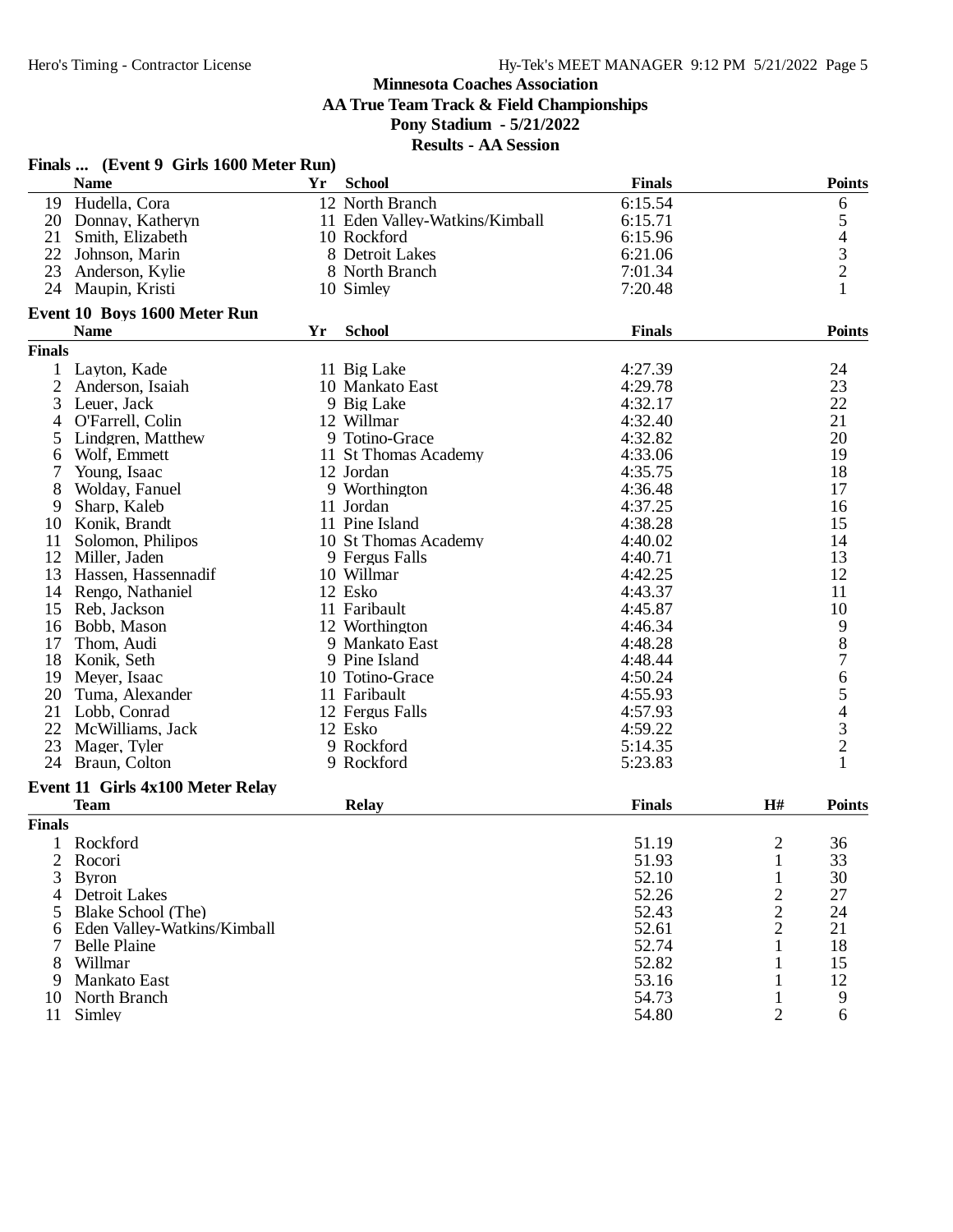**AA True Team Track & Field Championships**

**Pony Stadium - 5/21/2022**

|               | Finals  (Event 11 Girls 4x100 Meter Relay)     |    |                                |               |                                           |               |
|---------------|------------------------------------------------|----|--------------------------------|---------------|-------------------------------------------|---------------|
|               | <b>Team</b>                                    |    | <b>Relay</b>                   | <b>Finals</b> | H#                                        | <b>Points</b> |
|               | 12 Fairmont                                    |    |                                | 54.83         | $\overline{2}$                            | 3             |
|               | Event 12 Boys 4x100 Meter Relay<br><b>Team</b> |    | <b>Relay</b>                   | <b>Finals</b> | H#                                        | <b>Points</b> |
| <b>Finals</b> |                                                |    |                                |               |                                           |               |
|               | <b>St Thomas Academy</b>                       |    |                                | 42.72         |                                           | 36            |
| 1<br>2        | Esko                                           |    |                                | 43.82         | $\overline{c}$<br>1                       | 33            |
| 3             | Rockford                                       |    |                                | 44.87         | $\overline{c}$                            | 30            |
| 4             | Faribault                                      |    |                                | 44.91         | $\mathbf{1}$                              | 27            |
| 5             | <b>Mankato East</b>                            |    |                                | 45.00         |                                           | 24            |
|               | Willmar                                        |    |                                | 45.21         | $\overline{\mathbf{c}}$<br>$\overline{2}$ | 21            |
| 6             |                                                |    |                                | 45.57         | 1                                         |               |
|               | <b>Fergus Falls</b><br>Jordan                  |    |                                | 45.71         | 1                                         | 18<br>15      |
| 8             |                                                |    |                                |               |                                           | 12            |
| 9             | <b>Big Lake</b>                                |    |                                | 46.08         | 1                                         |               |
| 10            | Pine Island                                    |    |                                | 46.33         |                                           | 9             |
| 11            | Totino-Grace                                   |    |                                | 46.57         | $\overline{c}$<br>$\overline{2}$          | 6<br>3        |
| 12            | Worthington                                    |    |                                | 48.48         |                                           |               |
|               | Event 13 Girls 400 Meter Dash                  |    |                                |               |                                           |               |
|               | <b>Name</b>                                    | Yr | <b>School</b>                  | <b>Finals</b> | H#                                        | <b>Points</b> |
| <b>Finals</b> |                                                |    |                                |               |                                           |               |
|               | Kuechle, Ellie                                 |    | 11 Eden Valley-Watkins/Kimball | 57.17         | 1                                         | 24            |
| 2             | Halder, Paige                                  |    | 10 Byron                       | 1:00.53       | $\mathbf{1}$                              | 23            |
| 3             | Moeller, Corene                                |    | 11 Fairmont                    | 1:01.29       | 3                                         | 22            |
| 4             | Eilers, Lauren                                 |    | 9 Willmar                      | 1:01.68       | 1                                         | 21            |
| 5             | West, Jane                                     |    | 10 Rockford                    | 1:01.69       |                                           | 20            |
| 6             | Quinn, Hannah                                  |    | 10 Willmar                     | 1:02.06       | 2                                         | 19            |
|               | Kariniemi, Kate                                |    | 11 Rockford                    | 1:02.16       | 3                                         | 18            |
| 8             | Saxton, Carissa                                |    | 12 Fairmont                    | 1:02.70       | 1                                         | 17            |
| 9             | Bosin, Laura                                   |    | 11 Simley                      | 1:03.06       | $\overline{c}$                            | 16            |
| 10            | Sieben, Jasmine                                |    | 10 Rocori                      | 1:03.36       | $\mathbf{1}$                              | 15            |
| 11            | Esget, Dakota                                  |    | 9 North Branch                 | 1:03.70       |                                           | 14            |
| 12            | Schuh, Camryn                                  |    | 7 Mankato East                 | 1:04.12       | $\overline{c}$                            | 13            |
| 13            | Kuechle, Hope                                  |    | 7 Eden Valley-Watkins/Kimball  | 1:04.44       | $\overline{c}$                            | 12            |
| 14            | Benedict, Sophia                               |    | 9 North Branch                 | 1:05.16       | $\overline{c}$                            | 11            |
| 15            | Rolland, Averie                                |    | 8 Byron                        | 1:05.48       | $\overline{c}$                            | 10            |
| 16            | Larsen, Paige                                  |    | 10 Rocori                      | 1:05.52       | 3                                         | 9             |
| 17            | Zwick, Morgan                                  |    | 7 Belle Plaine                 | 1:05.64       | 3                                         | 8             |
|               | 18 Hocking, Emerson                            |    | 9 Simley                       | 1:06.28       | 3                                         | 7             |
|               | 19 Ziemke, McKenna                             |    | 12 Belle Plaine                | 1:06.42       | $rac{2}{3}$                               | 6             |
|               | 20 LeCleir, Amaya                              |    | 11 Detroit Lakes               | 1:06.68       |                                           | 5             |
| 21            | Henning, Hayden                                |    | 8 Mankato East                 | 1:06.87       | 3                                         |               |
|               | 22 Jones, Ava                                  |    | 10 Detroit Lakes               | 1:08.88       | 1                                         | 3             |
|               | Event 14 Boys 400 Meter Dash                   |    |                                |               |                                           |               |
|               | <b>Name</b>                                    | Yr | <b>School</b>                  | <b>Finals</b> | H#                                        | <b>Points</b> |
| <b>Finals</b> |                                                |    |                                |               |                                           |               |
|               | O'Farrell, Colin                               |    | 12 Willmar                     | 52.11         | 3                                         | 24            |
| 2             | Montreuil, Owen                                |    | 12 Jordan                      | 52.22         | 1                                         | 23            |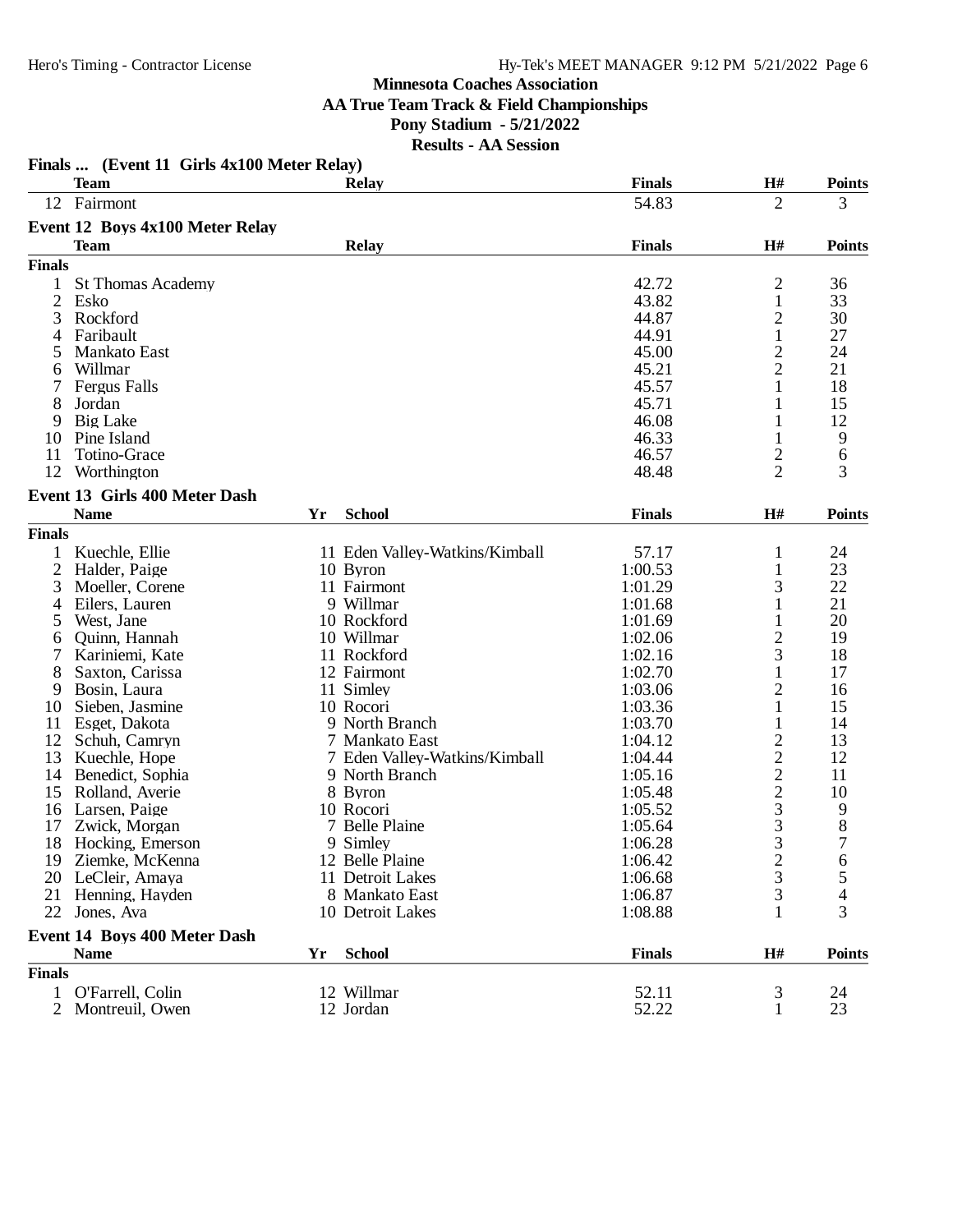**AA True Team Track & Field Championships**

#### **Pony Stadium - 5/21/2022**

|                | <b>Name</b>                        | Yr | <b>School</b>                  | <b>Finals</b>  | $\mathbf{H}$ #                             | <b>Points</b>       |
|----------------|------------------------------------|----|--------------------------------|----------------|--------------------------------------------|---------------------|
| 3              | Price, Michael                     |    | 12 Willmar                     | 52.33          | $\overline{c}$                             | 22                  |
| 4              | Major, Will                        |    | 12 Jordan                      | 52.45          | $\overline{c}$                             | 21                  |
| 5              | Perich, Mason                      |    | 12 Esko                        | 52.58          | 3                                          | 20                  |
| 6              | Stewart, Aaron                     |    | 11 Mankato East                | 52.82          | $\mathbf{1}$                               | 19                  |
| 7              | Ihde, Zack                         |    | 12 Pine Island                 | 52.87          | $\overline{c}$                             | 18                  |
| 8              | Swinea, Jacari                     |    | 9 Worthington                  | 53.40          | $\mathbf{1}$                               | 17                  |
| 9              | White, Jarod                       |    | 12 Pine Island                 | 53.44          | 3                                          | 16                  |
| 10             | Schaar, Peter                      |    | 12 Totino-Grace                | 53.56          | 1                                          | 15                  |
| 11             | Skinner, Henry                     |    | 11 Rockford                    | 53.65          | $\mathbf{1}$                               | 14                  |
| 12             | Wolday, Filmon                     |    | 11 Worthington                 | 53.84          | $\overline{c}$                             | 13                  |
| 13             | Thom, Sam                          |    | 11 Mankato East                | 53.89          | $\overline{2}$                             | 12                  |
| 14             | Creamer, Daniel                    |    | 11 St Thomas Academy           | 54.11          | 1                                          | 11                  |
| 15             | Schrot, JJ                         |    | 9 Faribault                    | 54.40          | $\overline{c}$                             | 10                  |
| 16             | Markert, Luke                      |    | 10 St Thomas Academy           | 54.56          | 3                                          | 9                   |
| 17             | Lamb, Owen                         |    | 10 Totino-Grace                | 55.13          |                                            | $\,8\,$             |
| 18             | Turcios, Alex                      |    | 11 Faribault                   | 56.00          | $\begin{array}{c} 3 \\ 3 \\ 2 \end{array}$ | 7                   |
| 19             | Secord, Evan                       |    | 9 Big Lake                     | 56.18          |                                            | 6                   |
| 20             | Lillo, Brett                       |    | 12 Esko                        | 56.90          |                                            | 5                   |
| 21             | Murphy, Joe                        |    | 11 Big Lake                    | 57.25          | $\mathbf{1}$                               | $\overline{4}$      |
| 22             | Spain, Owen                        |    | 12 Fergus Falls                | 57.83          | 1                                          | $\mathfrak 3$       |
| 23             | Houghton, Tim                      |    | 9 Rockford                     | 58.02          | $\overline{c}$                             | $\overline{2}$      |
| 24             | Rott, Logan                        |    | 10 Fergus Falls                | 58.85          | $\overline{3}$                             |                     |
|                |                                    |    |                                |                |                                            |                     |
| $---$          | Cierzan, Luke                      |    | 9 St Thomas Academy            | <b>SCR</b>     |                                            |                     |
|                |                                    |    |                                |                |                                            |                     |
|                | Event 15 Girls 300 Meter Hurdles   |    |                                |                |                                            |                     |
|                | <b>Name</b>                        | Yr | <b>School</b>                  | <b>Finals</b>  | H#                                         | <b>Points</b>       |
| <b>Finals</b>  |                                    |    |                                |                |                                            |                     |
|                | Woods, Cecelia                     |    | 11 Rocori                      | 45.89          | $\overline{c}$                             | 24                  |
| $\mathfrak{2}$ | Paulson, Annie                     |    | 12 Detroit Lakes               | 48.25          | 3                                          | 23                  |
| 3              | Zoller, Jocelyn                    |    | 9 Eden Valley-Watkins/Kimball  | 48.65          | $\overline{c}$                             | 22                  |
| $\overline{4}$ | Schulz, Emmy                       |    | 11 Mankato East                | 49.09          | $\mathbf{1}$                               | 21                  |
| 5              | Moore, Naomi                       |    | 9 Simley                       | 49.78          | 1                                          | 20                  |
| 6              | Robran, Aliyah                     |    | 12 Rockford                    | 50.29          | 1                                          | 19                  |
| 7              | Thauvin, Laura                     |    | 10 Mankato East                | 50.47          |                                            | 18                  |
| 8              | Kuhlman, Ella                      |    | 9 North Branch                 | 50.49          |                                            | 17                  |
| 9              | Andreotti, Shaeyna                 |    | 10 North Branch                | 50.76          | $\frac{3}{2}$                              | 16                  |
| 10             | Ziemke, Marley                     |    | 10 Belle Plaine                | 51.34          | $\overline{c}$                             | 15                  |
| 11             | Jacobson, Avery                    |    | 9 Rocori                       | 51.37          | 3                                          | 14                  |
| 12             | Reiman, Jaida                      |    | 12 Willmar                     | 52.00          | 1                                          | 13                  |
| 13             | Hoegh, Clara                       |    | 9 Byron                        | 52.27          | 1                                          | 12                  |
| 14             | Rosenwinkel, Carlie                |    | 11 Belle Plaine                | 52.39          |                                            | 11                  |
| 15             |                                    |    | 10 Eden Valley-Watkins/Kimball |                | 3                                          |                     |
| 16             | Mueller, Madi<br>Negaard, Samantha |    | 11 Blake School (The)          | 52.80<br>53.25 | 3<br>$\mathbf{1}$                          | 10<br>9             |
| 17             | Nelson, Lexi                       |    |                                |                |                                            |                     |
|                |                                    |    | 10 Byron<br>11 Willmar         | 53.44          |                                            | 8<br>7              |
| 18             | May, Kezia                         |    |                                | 53.69          |                                            |                     |
| 19             | Nalitan, Angelin                   |    | 11 Simley                      | 53.71          | $\frac{2}{3}$                              | 6                   |
| 20<br>21       | Artz, Hadley<br>Woodward, Natalie  |    | 11 Fairmont<br>7 Rockford      | 53.99<br>54.29 | $\,1$<br>$\overline{\mathbf{c}}$           | $\mathfrak{S}$<br>4 |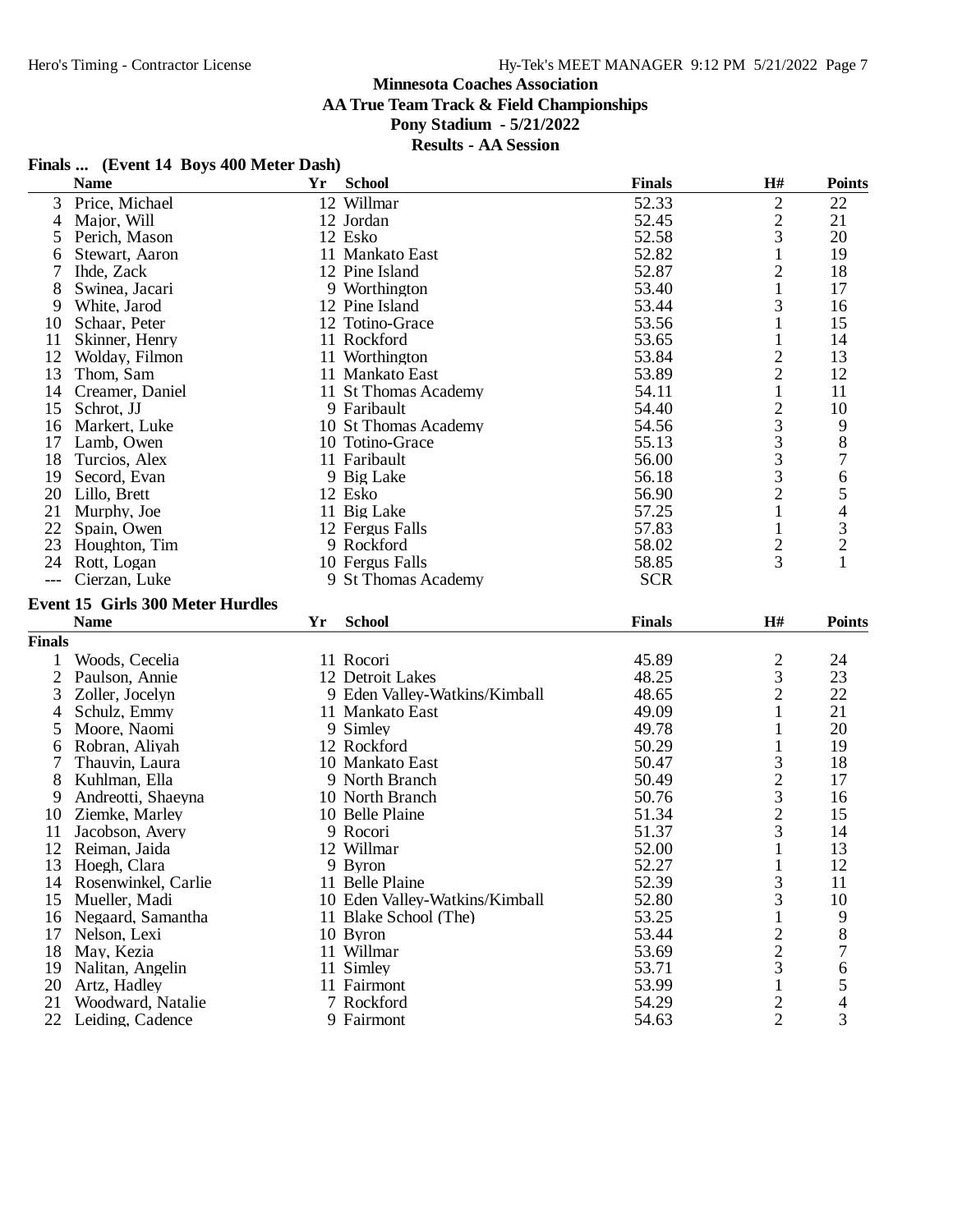**AA True Team Track & Field Championships**

**Pony Stadium - 5/21/2022**

| <b>Name</b>                         | Yr                                                                                                                                                                                                                                                                                                                                                                                                                                                                                                                                                                                                                                                                                                                                                                  | <b>School</b> | <b>Finals</b>                                                                                                                                                                                                                                                                                                                                                                                                                                                                                                                                                                                                                                                                                                                                                                       | H#                                                                                                                                                                                                                                                                                                                                                                                   | <b>Points</b>                                                                                                                                                                                                                                                                                                                                                                                                                             |
|-------------------------------------|---------------------------------------------------------------------------------------------------------------------------------------------------------------------------------------------------------------------------------------------------------------------------------------------------------------------------------------------------------------------------------------------------------------------------------------------------------------------------------------------------------------------------------------------------------------------------------------------------------------------------------------------------------------------------------------------------------------------------------------------------------------------|---------------|-------------------------------------------------------------------------------------------------------------------------------------------------------------------------------------------------------------------------------------------------------------------------------------------------------------------------------------------------------------------------------------------------------------------------------------------------------------------------------------------------------------------------------------------------------------------------------------------------------------------------------------------------------------------------------------------------------------------------------------------------------------------------------------|--------------------------------------------------------------------------------------------------------------------------------------------------------------------------------------------------------------------------------------------------------------------------------------------------------------------------------------------------------------------------------------|-------------------------------------------------------------------------------------------------------------------------------------------------------------------------------------------------------------------------------------------------------------------------------------------------------------------------------------------------------------------------------------------------------------------------------------------|
| Blahut, Maddie                      |                                                                                                                                                                                                                                                                                                                                                                                                                                                                                                                                                                                                                                                                                                                                                                     |               | 56.49                                                                                                                                                                                                                                                                                                                                                                                                                                                                                                                                                                                                                                                                                                                                                                               | 1                                                                                                                                                                                                                                                                                                                                                                                    | $\overline{2}$                                                                                                                                                                                                                                                                                                                                                                                                                            |
|                                     |                                                                                                                                                                                                                                                                                                                                                                                                                                                                                                                                                                                                                                                                                                                                                                     |               |                                                                                                                                                                                                                                                                                                                                                                                                                                                                                                                                                                                                                                                                                                                                                                                     |                                                                                                                                                                                                                                                                                                                                                                                      |                                                                                                                                                                                                                                                                                                                                                                                                                                           |
| <b>Name</b>                         | Yr                                                                                                                                                                                                                                                                                                                                                                                                                                                                                                                                                                                                                                                                                                                                                                  |               | <b>Finals</b>                                                                                                                                                                                                                                                                                                                                                                                                                                                                                                                                                                                                                                                                                                                                                                       | H#                                                                                                                                                                                                                                                                                                                                                                                   | <b>Points</b>                                                                                                                                                                                                                                                                                                                                                                                                                             |
|                                     |                                                                                                                                                                                                                                                                                                                                                                                                                                                                                                                                                                                                                                                                                                                                                                     |               |                                                                                                                                                                                                                                                                                                                                                                                                                                                                                                                                                                                                                                                                                                                                                                                     |                                                                                                                                                                                                                                                                                                                                                                                      |                                                                                                                                                                                                                                                                                                                                                                                                                                           |
|                                     |                                                                                                                                                                                                                                                                                                                                                                                                                                                                                                                                                                                                                                                                                                                                                                     |               |                                                                                                                                                                                                                                                                                                                                                                                                                                                                                                                                                                                                                                                                                                                                                                                     |                                                                                                                                                                                                                                                                                                                                                                                      | 24                                                                                                                                                                                                                                                                                                                                                                                                                                        |
|                                     |                                                                                                                                                                                                                                                                                                                                                                                                                                                                                                                                                                                                                                                                                                                                                                     |               |                                                                                                                                                                                                                                                                                                                                                                                                                                                                                                                                                                                                                                                                                                                                                                                     |                                                                                                                                                                                                                                                                                                                                                                                      | 23                                                                                                                                                                                                                                                                                                                                                                                                                                        |
|                                     |                                                                                                                                                                                                                                                                                                                                                                                                                                                                                                                                                                                                                                                                                                                                                                     |               |                                                                                                                                                                                                                                                                                                                                                                                                                                                                                                                                                                                                                                                                                                                                                                                     |                                                                                                                                                                                                                                                                                                                                                                                      | 22                                                                                                                                                                                                                                                                                                                                                                                                                                        |
|                                     |                                                                                                                                                                                                                                                                                                                                                                                                                                                                                                                                                                                                                                                                                                                                                                     |               |                                                                                                                                                                                                                                                                                                                                                                                                                                                                                                                                                                                                                                                                                                                                                                                     |                                                                                                                                                                                                                                                                                                                                                                                      | 21                                                                                                                                                                                                                                                                                                                                                                                                                                        |
|                                     |                                                                                                                                                                                                                                                                                                                                                                                                                                                                                                                                                                                                                                                                                                                                                                     |               |                                                                                                                                                                                                                                                                                                                                                                                                                                                                                                                                                                                                                                                                                                                                                                                     |                                                                                                                                                                                                                                                                                                                                                                                      | 20                                                                                                                                                                                                                                                                                                                                                                                                                                        |
|                                     |                                                                                                                                                                                                                                                                                                                                                                                                                                                                                                                                                                                                                                                                                                                                                                     |               |                                                                                                                                                                                                                                                                                                                                                                                                                                                                                                                                                                                                                                                                                                                                                                                     |                                                                                                                                                                                                                                                                                                                                                                                      | 19                                                                                                                                                                                                                                                                                                                                                                                                                                        |
|                                     |                                                                                                                                                                                                                                                                                                                                                                                                                                                                                                                                                                                                                                                                                                                                                                     |               |                                                                                                                                                                                                                                                                                                                                                                                                                                                                                                                                                                                                                                                                                                                                                                                     |                                                                                                                                                                                                                                                                                                                                                                                      | 18                                                                                                                                                                                                                                                                                                                                                                                                                                        |
|                                     |                                                                                                                                                                                                                                                                                                                                                                                                                                                                                                                                                                                                                                                                                                                                                                     |               |                                                                                                                                                                                                                                                                                                                                                                                                                                                                                                                                                                                                                                                                                                                                                                                     |                                                                                                                                                                                                                                                                                                                                                                                      | 17                                                                                                                                                                                                                                                                                                                                                                                                                                        |
|                                     |                                                                                                                                                                                                                                                                                                                                                                                                                                                                                                                                                                                                                                                                                                                                                                     |               |                                                                                                                                                                                                                                                                                                                                                                                                                                                                                                                                                                                                                                                                                                                                                                                     |                                                                                                                                                                                                                                                                                                                                                                                      | 16                                                                                                                                                                                                                                                                                                                                                                                                                                        |
|                                     |                                                                                                                                                                                                                                                                                                                                                                                                                                                                                                                                                                                                                                                                                                                                                                     |               |                                                                                                                                                                                                                                                                                                                                                                                                                                                                                                                                                                                                                                                                                                                                                                                     |                                                                                                                                                                                                                                                                                                                                                                                      | 15                                                                                                                                                                                                                                                                                                                                                                                                                                        |
|                                     |                                                                                                                                                                                                                                                                                                                                                                                                                                                                                                                                                                                                                                                                                                                                                                     |               |                                                                                                                                                                                                                                                                                                                                                                                                                                                                                                                                                                                                                                                                                                                                                                                     |                                                                                                                                                                                                                                                                                                                                                                                      | 14                                                                                                                                                                                                                                                                                                                                                                                                                                        |
|                                     |                                                                                                                                                                                                                                                                                                                                                                                                                                                                                                                                                                                                                                                                                                                                                                     |               |                                                                                                                                                                                                                                                                                                                                                                                                                                                                                                                                                                                                                                                                                                                                                                                     |                                                                                                                                                                                                                                                                                                                                                                                      | 13                                                                                                                                                                                                                                                                                                                                                                                                                                        |
|                                     |                                                                                                                                                                                                                                                                                                                                                                                                                                                                                                                                                                                                                                                                                                                                                                     |               |                                                                                                                                                                                                                                                                                                                                                                                                                                                                                                                                                                                                                                                                                                                                                                                     |                                                                                                                                                                                                                                                                                                                                                                                      | 12                                                                                                                                                                                                                                                                                                                                                                                                                                        |
|                                     |                                                                                                                                                                                                                                                                                                                                                                                                                                                                                                                                                                                                                                                                                                                                                                     |               |                                                                                                                                                                                                                                                                                                                                                                                                                                                                                                                                                                                                                                                                                                                                                                                     |                                                                                                                                                                                                                                                                                                                                                                                      | 11                                                                                                                                                                                                                                                                                                                                                                                                                                        |
|                                     |                                                                                                                                                                                                                                                                                                                                                                                                                                                                                                                                                                                                                                                                                                                                                                     |               |                                                                                                                                                                                                                                                                                                                                                                                                                                                                                                                                                                                                                                                                                                                                                                                     |                                                                                                                                                                                                                                                                                                                                                                                      | 10                                                                                                                                                                                                                                                                                                                                                                                                                                        |
|                                     |                                                                                                                                                                                                                                                                                                                                                                                                                                                                                                                                                                                                                                                                                                                                                                     |               |                                                                                                                                                                                                                                                                                                                                                                                                                                                                                                                                                                                                                                                                                                                                                                                     |                                                                                                                                                                                                                                                                                                                                                                                      |                                                                                                                                                                                                                                                                                                                                                                                                                                           |
|                                     |                                                                                                                                                                                                                                                                                                                                                                                                                                                                                                                                                                                                                                                                                                                                                                     |               |                                                                                                                                                                                                                                                                                                                                                                                                                                                                                                                                                                                                                                                                                                                                                                                     |                                                                                                                                                                                                                                                                                                                                                                                      | 9                                                                                                                                                                                                                                                                                                                                                                                                                                         |
|                                     |                                                                                                                                                                                                                                                                                                                                                                                                                                                                                                                                                                                                                                                                                                                                                                     |               |                                                                                                                                                                                                                                                                                                                                                                                                                                                                                                                                                                                                                                                                                                                                                                                     |                                                                                                                                                                                                                                                                                                                                                                                      | 8                                                                                                                                                                                                                                                                                                                                                                                                                                         |
|                                     |                                                                                                                                                                                                                                                                                                                                                                                                                                                                                                                                                                                                                                                                                                                                                                     |               |                                                                                                                                                                                                                                                                                                                                                                                                                                                                                                                                                                                                                                                                                                                                                                                     |                                                                                                                                                                                                                                                                                                                                                                                      | $\overline{7}$                                                                                                                                                                                                                                                                                                                                                                                                                            |
|                                     |                                                                                                                                                                                                                                                                                                                                                                                                                                                                                                                                                                                                                                                                                                                                                                     |               |                                                                                                                                                                                                                                                                                                                                                                                                                                                                                                                                                                                                                                                                                                                                                                                     |                                                                                                                                                                                                                                                                                                                                                                                      | 6                                                                                                                                                                                                                                                                                                                                                                                                                                         |
|                                     |                                                                                                                                                                                                                                                                                                                                                                                                                                                                                                                                                                                                                                                                                                                                                                     |               |                                                                                                                                                                                                                                                                                                                                                                                                                                                                                                                                                                                                                                                                                                                                                                                     |                                                                                                                                                                                                                                                                                                                                                                                      | $\begin{array}{c} 5 \\ 4 \\ 3 \\ 2 \end{array}$                                                                                                                                                                                                                                                                                                                                                                                           |
|                                     |                                                                                                                                                                                                                                                                                                                                                                                                                                                                                                                                                                                                                                                                                                                                                                     |               |                                                                                                                                                                                                                                                                                                                                                                                                                                                                                                                                                                                                                                                                                                                                                                                     |                                                                                                                                                                                                                                                                                                                                                                                      |                                                                                                                                                                                                                                                                                                                                                                                                                                           |
|                                     |                                                                                                                                                                                                                                                                                                                                                                                                                                                                                                                                                                                                                                                                                                                                                                     |               |                                                                                                                                                                                                                                                                                                                                                                                                                                                                                                                                                                                                                                                                                                                                                                                     |                                                                                                                                                                                                                                                                                                                                                                                      |                                                                                                                                                                                                                                                                                                                                                                                                                                           |
|                                     |                                                                                                                                                                                                                                                                                                                                                                                                                                                                                                                                                                                                                                                                                                                                                                     |               |                                                                                                                                                                                                                                                                                                                                                                                                                                                                                                                                                                                                                                                                                                                                                                                     |                                                                                                                                                                                                                                                                                                                                                                                      |                                                                                                                                                                                                                                                                                                                                                                                                                                           |
|                                     |                                                                                                                                                                                                                                                                                                                                                                                                                                                                                                                                                                                                                                                                                                                                                                     |               |                                                                                                                                                                                                                                                                                                                                                                                                                                                                                                                                                                                                                                                                                                                                                                                     |                                                                                                                                                                                                                                                                                                                                                                                      | $\mathbf{1}$                                                                                                                                                                                                                                                                                                                                                                                                                              |
| <b>Event 17 Girls 800 Meter Run</b> |                                                                                                                                                                                                                                                                                                                                                                                                                                                                                                                                                                                                                                                                                                                                                                     |               |                                                                                                                                                                                                                                                                                                                                                                                                                                                                                                                                                                                                                                                                                                                                                                                     |                                                                                                                                                                                                                                                                                                                                                                                      |                                                                                                                                                                                                                                                                                                                                                                                                                                           |
|                                     | Yr                                                                                                                                                                                                                                                                                                                                                                                                                                                                                                                                                                                                                                                                                                                                                                  |               |                                                                                                                                                                                                                                                                                                                                                                                                                                                                                                                                                                                                                                                                                                                                                                                     |                                                                                                                                                                                                                                                                                                                                                                                      | <b>Points</b>                                                                                                                                                                                                                                                                                                                                                                                                                             |
|                                     |                                                                                                                                                                                                                                                                                                                                                                                                                                                                                                                                                                                                                                                                                                                                                                     |               |                                                                                                                                                                                                                                                                                                                                                                                                                                                                                                                                                                                                                                                                                                                                                                                     |                                                                                                                                                                                                                                                                                                                                                                                      |                                                                                                                                                                                                                                                                                                                                                                                                                                           |
|                                     |                                                                                                                                                                                                                                                                                                                                                                                                                                                                                                                                                                                                                                                                                                                                                                     |               | 2:21.67                                                                                                                                                                                                                                                                                                                                                                                                                                                                                                                                                                                                                                                                                                                                                                             |                                                                                                                                                                                                                                                                                                                                                                                      | 24                                                                                                                                                                                                                                                                                                                                                                                                                                        |
|                                     |                                                                                                                                                                                                                                                                                                                                                                                                                                                                                                                                                                                                                                                                                                                                                                     |               | 2:23.56                                                                                                                                                                                                                                                                                                                                                                                                                                                                                                                                                                                                                                                                                                                                                                             |                                                                                                                                                                                                                                                                                                                                                                                      | 23                                                                                                                                                                                                                                                                                                                                                                                                                                        |
| Peed, Addison                       |                                                                                                                                                                                                                                                                                                                                                                                                                                                                                                                                                                                                                                                                                                                                                                     |               |                                                                                                                                                                                                                                                                                                                                                                                                                                                                                                                                                                                                                                                                                                                                                                                     | 1                                                                                                                                                                                                                                                                                                                                                                                    | 22                                                                                                                                                                                                                                                                                                                                                                                                                                        |
|                                     |                                                                                                                                                                                                                                                                                                                                                                                                                                                                                                                                                                                                                                                                                                                                                                     |               |                                                                                                                                                                                                                                                                                                                                                                                                                                                                                                                                                                                                                                                                                                                                                                                     |                                                                                                                                                                                                                                                                                                                                                                                      | 21                                                                                                                                                                                                                                                                                                                                                                                                                                        |
|                                     |                                                                                                                                                                                                                                                                                                                                                                                                                                                                                                                                                                                                                                                                                                                                                                     |               |                                                                                                                                                                                                                                                                                                                                                                                                                                                                                                                                                                                                                                                                                                                                                                                     | $\mathbf{1}$                                                                                                                                                                                                                                                                                                                                                                         | 20                                                                                                                                                                                                                                                                                                                                                                                                                                        |
|                                     |                                                                                                                                                                                                                                                                                                                                                                                                                                                                                                                                                                                                                                                                                                                                                                     |               |                                                                                                                                                                                                                                                                                                                                                                                                                                                                                                                                                                                                                                                                                                                                                                                     | 1                                                                                                                                                                                                                                                                                                                                                                                    | 19                                                                                                                                                                                                                                                                                                                                                                                                                                        |
|                                     |                                                                                                                                                                                                                                                                                                                                                                                                                                                                                                                                                                                                                                                                                                                                                                     |               |                                                                                                                                                                                                                                                                                                                                                                                                                                                                                                                                                                                                                                                                                                                                                                                     |                                                                                                                                                                                                                                                                                                                                                                                      | 18                                                                                                                                                                                                                                                                                                                                                                                                                                        |
|                                     |                                                                                                                                                                                                                                                                                                                                                                                                                                                                                                                                                                                                                                                                                                                                                                     |               |                                                                                                                                                                                                                                                                                                                                                                                                                                                                                                                                                                                                                                                                                                                                                                                     |                                                                                                                                                                                                                                                                                                                                                                                      | 17                                                                                                                                                                                                                                                                                                                                                                                                                                        |
|                                     |                                                                                                                                                                                                                                                                                                                                                                                                                                                                                                                                                                                                                                                                                                                                                                     |               |                                                                                                                                                                                                                                                                                                                                                                                                                                                                                                                                                                                                                                                                                                                                                                                     |                                                                                                                                                                                                                                                                                                                                                                                      | 16                                                                                                                                                                                                                                                                                                                                                                                                                                        |
|                                     |                                                                                                                                                                                                                                                                                                                                                                                                                                                                                                                                                                                                                                                                                                                                                                     |               |                                                                                                                                                                                                                                                                                                                                                                                                                                                                                                                                                                                                                                                                                                                                                                                     |                                                                                                                                                                                                                                                                                                                                                                                      | 15                                                                                                                                                                                                                                                                                                                                                                                                                                        |
|                                     |                                                                                                                                                                                                                                                                                                                                                                                                                                                                                                                                                                                                                                                                                                                                                                     |               |                                                                                                                                                                                                                                                                                                                                                                                                                                                                                                                                                                                                                                                                                                                                                                                     |                                                                                                                                                                                                                                                                                                                                                                                      | 14                                                                                                                                                                                                                                                                                                                                                                                                                                        |
|                                     |                                                                                                                                                                                                                                                                                                                                                                                                                                                                                                                                                                                                                                                                                                                                                                     |               |                                                                                                                                                                                                                                                                                                                                                                                                                                                                                                                                                                                                                                                                                                                                                                                     |                                                                                                                                                                                                                                                                                                                                                                                      | 13                                                                                                                                                                                                                                                                                                                                                                                                                                        |
|                                     |                                                                                                                                                                                                                                                                                                                                                                                                                                                                                                                                                                                                                                                                                                                                                                     |               |                                                                                                                                                                                                                                                                                                                                                                                                                                                                                                                                                                                                                                                                                                                                                                                     |                                                                                                                                                                                                                                                                                                                                                                                      | 12                                                                                                                                                                                                                                                                                                                                                                                                                                        |
|                                     |                                                                                                                                                                                                                                                                                                                                                                                                                                                                                                                                                                                                                                                                                                                                                                     |               |                                                                                                                                                                                                                                                                                                                                                                                                                                                                                                                                                                                                                                                                                                                                                                                     |                                                                                                                                                                                                                                                                                                                                                                                      | 11                                                                                                                                                                                                                                                                                                                                                                                                                                        |
|                                     |                                                                                                                                                                                                                                                                                                                                                                                                                                                                                                                                                                                                                                                                                                                                                                     |               |                                                                                                                                                                                                                                                                                                                                                                                                                                                                                                                                                                                                                                                                                                                                                                                     |                                                                                                                                                                                                                                                                                                                                                                                      | 10                                                                                                                                                                                                                                                                                                                                                                                                                                        |
| Pflaum, Ainsley                     |                                                                                                                                                                                                                                                                                                                                                                                                                                                                                                                                                                                                                                                                                                                                                                     |               |                                                                                                                                                                                                                                                                                                                                                                                                                                                                                                                                                                                                                                                                                                                                                                                     | $\overline{2}$                                                                                                                                                                                                                                                                                                                                                                       | 9                                                                                                                                                                                                                                                                                                                                                                                                                                         |
|                                     | <b>Event 16 Boys 300 Meter Hurdles</b><br>Escobar, Cristian<br>Gong, Puolrah<br>Thompson, Michael<br>Johnson, Carter<br>Sportel, William<br>Noble, Christian<br>Snell, Jack<br>Strong, Michael<br>Smith, Preston<br>Opiew, Marenono<br>Richards, Caleb<br>Bayak, Bol<br>Mohr, Nick<br>Noll, Jack<br>Wischmeier, Sam<br>Anderson, Keone<br>Brands, Charlie<br>Hart, Chad<br>Tree, CJ<br>Metzger, Bryson<br>21 Criswell, Curtis<br>Muchow, Andrew<br>Madison, Charlie<br>Burrows, Alex<br><b>Name</b><br>Kuechle, Brookelyn<br>Hanson, Macy<br>Christoffer, Sam<br>Larsen, Ava<br>Koepp, Malina<br>Sauers, Kylee<br>Eilers, Erin<br>Wolle, Madison<br>Dingmann, Selma<br>Thompson, Maggie<br>Daggett, Helena<br>Pfeffer, Brooklyn<br>Johnson, Sadie<br>Jeurissen, Aly |               | Finals  (Event 15 Girls 300 Meter Hurdles)<br>10 Detroit Lakes<br><b>School</b><br>10 Faribault<br>12 Mankato East<br>11 St Thomas Academy<br>10 Faribault<br>10 Willmar<br>12 Big Lake<br>11 Jordan<br>9 Totino-Grace<br>12 Rockford<br>11 Worthington<br>12 Rockford<br>12 Mankato East<br>12 Willmar<br>12 Pine Island<br>12 St Thomas Academy<br>12 Esko<br>11 Worthington<br>12 Esko<br>10 Pine Island<br>12 Jordan<br>12 Totino-Grace<br>9 Fergus Falls<br>11 Big Lake<br>9 Fergus Falls<br><b>School</b><br>10 Eden Valley-Watkins/Kimball<br>9 Fairmont<br>11 Mankato East<br>12 Willmar<br>12 Rocori<br>12 Belle Plaine<br>12 Rockford<br>9 Willmar<br>10 Mankato East<br>11 Rocori<br>9 Rockford<br>10 Detroit Lakes<br>11 Fairmont<br>9 Detroit Lakes<br>10 Belle Plaine | 41.49<br>41.76<br>42.26<br>42.79<br>42.82<br>43.30<br>44.01<br>44.34<br>44.44<br>44.48<br>44.51<br>44.60<br>44.82<br>45.29<br>45.73<br>46.19<br>46.45<br>46.49<br>46.62<br>46.69<br>47.55<br>48.50<br>50.79<br>52.75<br><b>Finals</b><br>2:23.93<br>2:26.15<br>2:26.53<br>2:28.38<br>2:29.39<br>2:30.31<br>2:31.84<br>2:33.65<br>2:35.31<br>2:36.60<br>2:36.97<br>2:38.81<br>2:39.43 | $\mathbf{1}$<br>$\frac{2}{2}$<br>3<br>1<br>1<br>$\overline{c}$<br>$\overline{c}$<br>1<br>1<br>3<br>3<br>$\overline{c}$<br>3<br>3<br>1<br>3<br>$\overline{c}$<br>$\mathbf{1}$<br>3<br>3<br>1<br>$\overline{c}$<br>$\overline{2}$<br>H#<br>$\overline{\mathbf{c}}$<br>$\mathbf{2}$<br>$\overline{c}$<br>$\mathbf{1}$<br>1<br>$\overline{c}$<br>$\begin{array}{c} 2 \\ 2 \\ 2 \end{array}$<br>1<br>1<br>2<br>9 Blake School (The)<br>2:39.84 |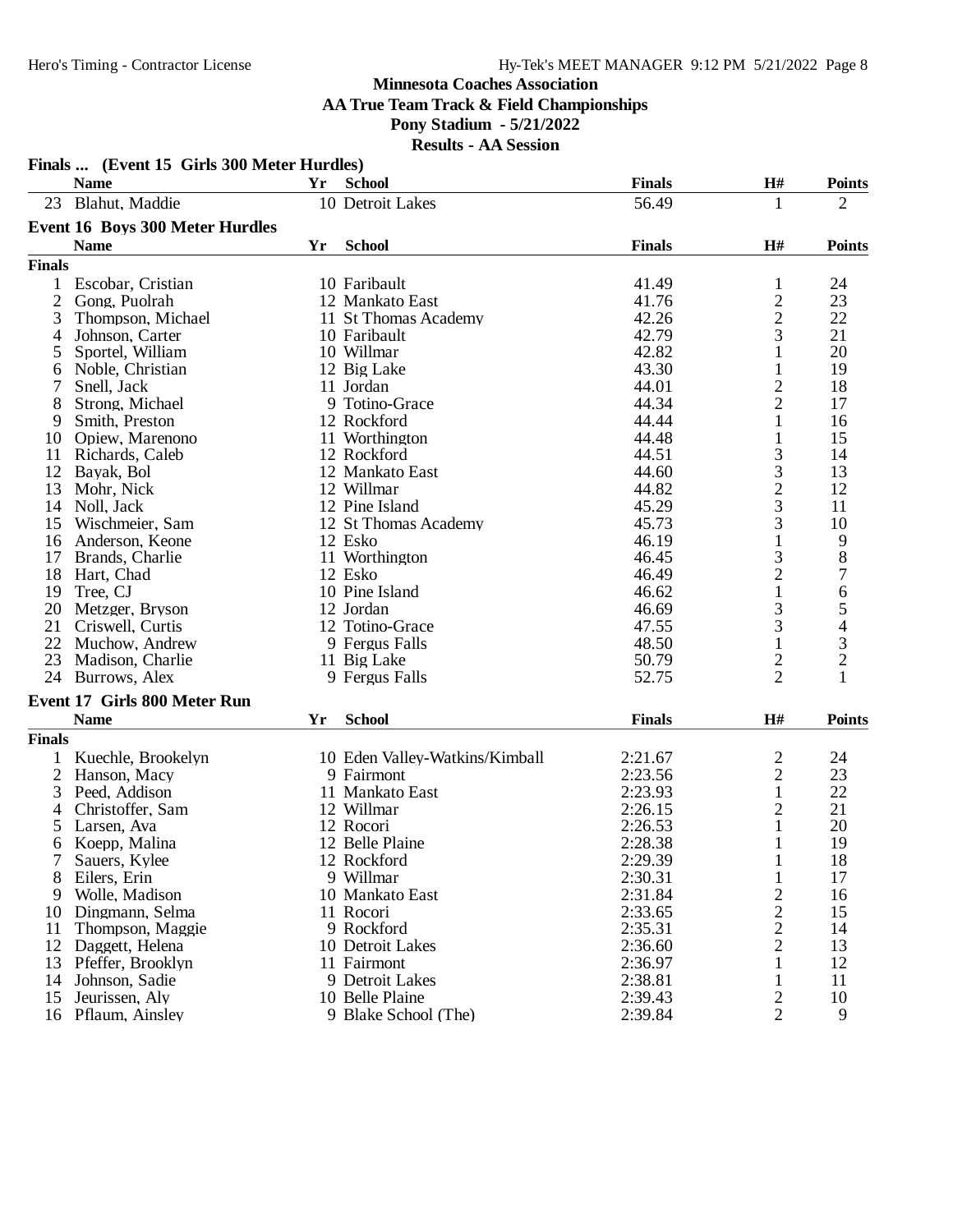**AA True Team Track & Field Championships**

**Pony Stadium - 5/21/2022**

|                | Finals  (Event 17 Girls 800 Meter Run) |    |                                |               |                |                |
|----------------|----------------------------------------|----|--------------------------------|---------------|----------------|----------------|
|                | <b>Name</b>                            | Yr | <b>School</b>                  | <b>Finals</b> | H#             | <b>Points</b>  |
| 17             | Bonilla Rios, Crystal                  |    | 12 Simley                      | 2:40.08       | 2              | $8\,$          |
| 18             | Souvignier, Maggie                     |    | 8 Blake School (The)           | 2:41.57       | $\mathbf{1}$   | $\tau$         |
|                | 19 Kuhlman, Ella                       |    | 9 North Branch                 | 2:41.68       | $\overline{c}$ | $\sqrt{6}$     |
|                | 20 Basile, Abby                        |    | 10 Byron                       | 2:42.35       | 1              | 5              |
| 21             | Abrahamson, Riley                      |    | 11 Simley                      | 2:44.37       | 1              | 4              |
|                | 22 Mortenson, Olivia                   |    | 11 Eden Valley-Watkins/Kimball | 2:44.94       | 1              |                |
| 23             | Hudella, Cora                          |    | 12 North Branch                | 2:49.75       | 1              | $\frac{3}{2}$  |
| 24             | Johnson, Cambelle                      |    | 10 Byron                       | 2:54.75       | $\overline{2}$ | $\mathbf{1}$   |
| $---$          | Krook, Claire                          |    | 9 Byron                        | <b>SCR</b>    |                |                |
|                | <b>Event 18 Boys 800 Meter Run</b>     |    |                                |               |                |                |
|                | <b>Name</b>                            | Yr | <b>School</b>                  | <b>Finals</b> | H#             | <b>Points</b>  |
| <b>Finals</b>  |                                        |    |                                |               |                |                |
| 1              | Young, Isaac                           |    | 12 Jordan                      | 2:04.22       | 1              | 24             |
| $\overline{2}$ | Brauer, Nicholas                       |    | 11 Mankato East                | 2:05.00       | 1              | 23             |
| 3              | Walu, Mikele                           |    | 11 Worthington                 | 2:05.35       | $\mathbf{1}$   | 22             |
| 4              | Vold, Spencer                          |    | 11 Big Lake                    | 2:05.49       | $\overline{c}$ | 21             |
| 5              | Adams, Aidan                           |    | 12 Rockford                    | 2:06.38       | $\mathbf{1}$   | 20             |
| 6              | Hassen, Hassennadif                    |    | 10 Willmar                     | 2:06.56       | $\overline{2}$ | 19             |
| 7              | Leuer, Jack                            |    | 9 Big Lake                     | 2:06.80       | 1              | 18             |
|                | 8 Landsem, Henry                       |    | 11 St Thomas Academy           | 2:06.93       | 1              | 17             |
| 9              | Morke, Ofbeka                          |    | 11 Worthington                 | 2:07.10       | $\overline{2}$ | 16             |
| 10             | Kuhlman, Ryan                          |    | 12 Willmar                     | 2:07.25       | $\mathbf{1}$   | 15             |
| 11             | Osterhaus, Braxton                     |    | 11 Pine Island                 | 2:07.41       | $\mathbf{1}$   | 14             |
|                | 12 Langheim, Aiden                     |    | 12 Jordan                      | 2:08.94       | 2              | 13             |
|                | 13 Malecha, Thomas                     |    | 12 Faribault                   | 2:09.15       | $\mathbf{1}$   | 12             |
| 14             | Tennessen, Gus                         |    | 10 St Thomas Academy           | 2:10.35       | $\overline{c}$ | 11             |
|                |                                        |    | 12 Pine Island                 |               |                |                |
| 15             | Johnson, Sam                           |    |                                | 2:11.22       | $\overline{c}$ | 10             |
|                | 16 Bierbaum, Jack                      |    | 12 Totino-Grace                | 2:11.58       | $\mathbf{1}$   | 9              |
|                | 17 Nguyen, Edward                      |    | 12 Mankato East                | 2:11.75       | $\overline{c}$ | $8\,$          |
|                | 18 Schonebaum, Henry                   |    | 12 Faribault                   | 2:13.59       | $\mathbf{2}$   | $\overline{7}$ |
|                | 19 Cornell, Michael                    |    | 12 Esko                        | 2:14.03       | $\mathbf{1}$   | 6              |
|                | 20 McWilliams, Jack                    |    | 12 Esko                        | 2:15.15       | $\overline{2}$ | 5              |
| 21             | Erickson, Tommy                        |    | 9 Fergus Falls                 | 2:15.43       | $\mathbf{1}$   | $\overline{4}$ |
| 22             | Riegel, Isaac                          |    | 12 Totino-Grace                | 2:15.55       | $\overline{2}$ | 3              |
| 23             | Michlitsch, Tanner                     |    | 9 Rockford                     | 2:19.29       | $\mathbf{2}$   | $\overline{c}$ |
| 24             | Ronnevik, David                        |    | 10 Fergus Falls                | 2:20.55       | $\overline{2}$ | $\mathbf{1}$   |
| $---$          | Kassa, Tedros                          |    | 11 Worthington                 | <b>SCR</b>    |                |                |
|                | Event 19 Girls 200 Meter Dash          |    |                                |               |                |                |
|                | <b>Name</b>                            | Yr | <b>School</b>                  | <b>Finals</b> | H#             | <b>Points</b>  |
| <b>Finals</b>  |                                        |    |                                |               |                |                |
| $\mathbf{1}$   | Cady, Cassia                           |    | 12 Rockford                    | 25.92         | 1              | 24             |
| $\overline{2}$ | Halder, Paige                          |    | 10 Byron                       | 26.34         | $\overline{2}$ | 23             |
| 3              | Woods, Cecelia                         |    | 11 Rocori                      | 26.34         | $\mathbf{1}$   | 22             |
| 4              | Larson, Abby                           |    | 11 Detroit Lakes               | 26.92         | 3              | 21             |
| 5              | Amundson, Olivia                       |    | 12 Byron                       | 27.19         | 3              | 20             |
| 6              | Nelson, Chloe                          |    | 12 Rocori                      | 27.30         | 3              | 19             |
| 7              | Thorsen, Sophia                        |    | 7 North Branch                 | 27.30         | 1              | 18             |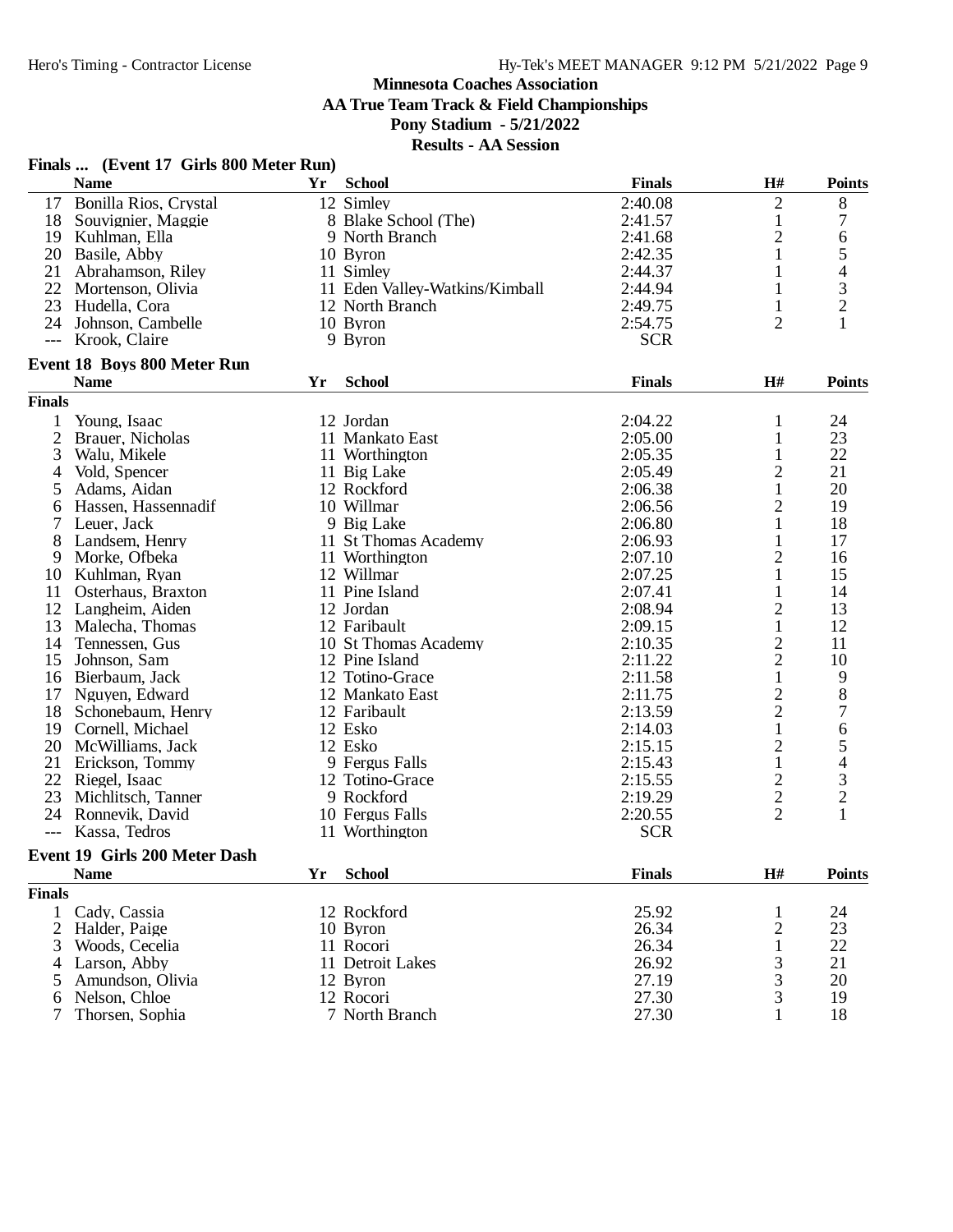**AA True Team Track & Field Championships**

### **Pony Stadium - 5/21/2022**

|  | Finals  (Event 19 Girls 200 Meter Dash) |
|--|-----------------------------------------|
|--|-----------------------------------------|

|                | <b>Name</b>                  | Yr | <b>School</b>                  | <b>Finals</b> | H#                  | <b>Points</b>            |
|----------------|------------------------------|----|--------------------------------|---------------|---------------------|--------------------------|
| 8              | Hunt, Madelyn                |    | 12 Eden Valley-Watkins/Kimball | 27.30         | $\mathbf{1}$        | 17                       |
|                | 9 Moeller, Corene            |    | 11 Fairmont                    | 27.60         | $\mathbf{1}$        | 16                       |
| 10             | Schuh, Avery                 |    | 10 Mankato East                | 27.62         | $\overline{c}$      | 15                       |
| 11             | Esget, Dakota                |    | 9 North Branch                 | 27.68         | $\overline{c}$      | 14                       |
| 12             | Saxton, Carissa              |    | 12 Fairmont                    | 28.03         | $\overline{c}$      | 13                       |
|                | 13 Paulson, Ella             |    | 10 Detroit Lakes               | 28.16         | $\overline{2}$      | 12                       |
| 14             | Eilers, Lauren               |    | 9 Willmar                      | 28.24         | 1                   | 11                       |
| 15             | Ralston, Taylor              |    | 10 Simley                      | 28.37         | $\mathbf{1}$        | 10                       |
| 16             | Bell, Rylee                  |    | 11 Belle Plaine                | 28.47         | $\mathbf{1}$        | 9                        |
| 17             | Moehrle, McKenna             |    | 11 Eden Valley-Watkins/Kimball | 28.49         | 3                   | $\,8\,$                  |
|                | 18 Reiman, Jaida             |    | 12 Willmar                     | 28.58         |                     | 7                        |
| 19             | Mithun, Alexandra            |    | 7 Blake School (The)           | 28.60         |                     | $\sqrt{6}$               |
| 20             | Kariniemi, Sofia             |    | 9 Rockford                     | 28.77         |                     | 5                        |
| 21             | Thul, Kailynn                |    | 8 Mankato East                 | 29.13         |                     | $\overline{4}$           |
| 22             | Dietel, Jaidynn              |    | 11 Belle Plaine                | 29.15         |                     |                          |
| 23             | Islam, Alice                 |    | 10 Simley                      | 29.46         | $32233$<br>$332$    | $\frac{3}{2}$            |
|                | 24 Bowles, Charley           |    | 8 Blake School (The)           | 30.84         | $\overline{3}$      | $\mathbf{1}$             |
| $---$          | Reitmeier, Libby             |    | 11 Rocori                      | <b>SCR</b>    |                     |                          |
|                | Event 20 Boys 200 Meter Dash |    |                                |               |                     |                          |
|                | <b>Name</b>                  | Yr | <b>School</b>                  | <b>Finals</b> | H#                  | <b>Points</b>            |
|                |                              |    |                                |               |                     |                          |
| <b>Finals</b>  |                              |    |                                |               |                     |                          |
| 1              | O'Neill, Grady               |    | 12 St Thomas Academy           | 22.25         | 1                   | 24                       |
| $\overline{2}$ | Perich, Makoi                |    | 10 Esko                        | 22.81         | $\mathbf{1}$        | 23                       |
| 3              | Rogalski, Mark               |    | 11 St Thomas Academy           | 22.83         | $\overline{c}$      | 22                       |
| 4              | Stewart, Aaron               |    | 11 Mankato East                | 23.07         | 3                   | 21                       |
| 5              | Uldrych, Joseph              |    | 12 Mankato East                | 23.08         | $\overline{2}$      | 20                       |
| 6              | Price, Michael               |    | 12 Willmar                     | 23.22         | $\mathbf{1}$        | 19                       |
| 7              | Schaar, Peter                |    | 12 Totino-Grace                | 23.25         | $\frac{2}{3}$       | 18                       |
| 8              | Lowe, Braden                 |    | 12 Esko                        | 23.33         |                     | 17                       |
| 9              | White, Jarod                 |    | 12 Pine Island                 | 23.48         | $\overline{c}$      | 16                       |
| 10             | Opiew, Abagotte              |    | 11 Worthington                 | 23.52         | $\frac{3}{2}$       | 15                       |
| 11             | Schulz, Braden               |    | 9 Faribault                    | 23.54         |                     | 14                       |
| 12             | Trochlil, Lucas              |    | 12 Willmar                     | 23.55         | 3                   | 13                       |
| 13             | Swinea, Jacari               |    | 9 Worthington                  | 23.64         | $\mathbf{1}$        | 12                       |
|                | 14 Kuharski, Justin          |    | 10 Totino-Grace                | 23.78         | $\mathbf{1}$        | 11                       |
| 15             | Stedman, Logan               |    | 10 Rockford                    | 23.92         | 3                   | 10                       |
| 16             | Ehlers, Ian                  |    | 11 Faribault                   | 24.11         | $\mathbf{1}$        | 9                        |
| 17             | Ihde, Zack                   |    | 12 Pine Island                 | 24.12         | 3                   | $8\,$                    |
| 18             | Ceplecha, Jackson            |    | 11 Jordan                      | 24.18         | $\mathbf{1}$        | 7                        |
| 19             | Scarbrough, Ethan            |    | 11 Rockford                    | 24.21         | $\overline{c}$      | 6                        |
| 20             | Job, Isaac                   |    | 12 Fergus Falls                | 24.38         | $\overline{c}$      | 5                        |
| 21             | Murphy, Joe                  |    | 11 Big Lake                    | 24.40         | $\mathbf{1}$        | $\overline{\mathcal{L}}$ |
| 22             | Mikely, CJ                   |    | 9 Big Lake                     | 24.71         | 3                   | $\frac{3}{2}$            |
| 23             | Lockett, Darius              |    | 9 Fergus Falls                 | 25.18         | 3<br>$\overline{2}$ |                          |
| 24             | Rasmussen, Brandon           |    | 11 Jordan                      | 25.69         |                     | $\mathbf{1}$             |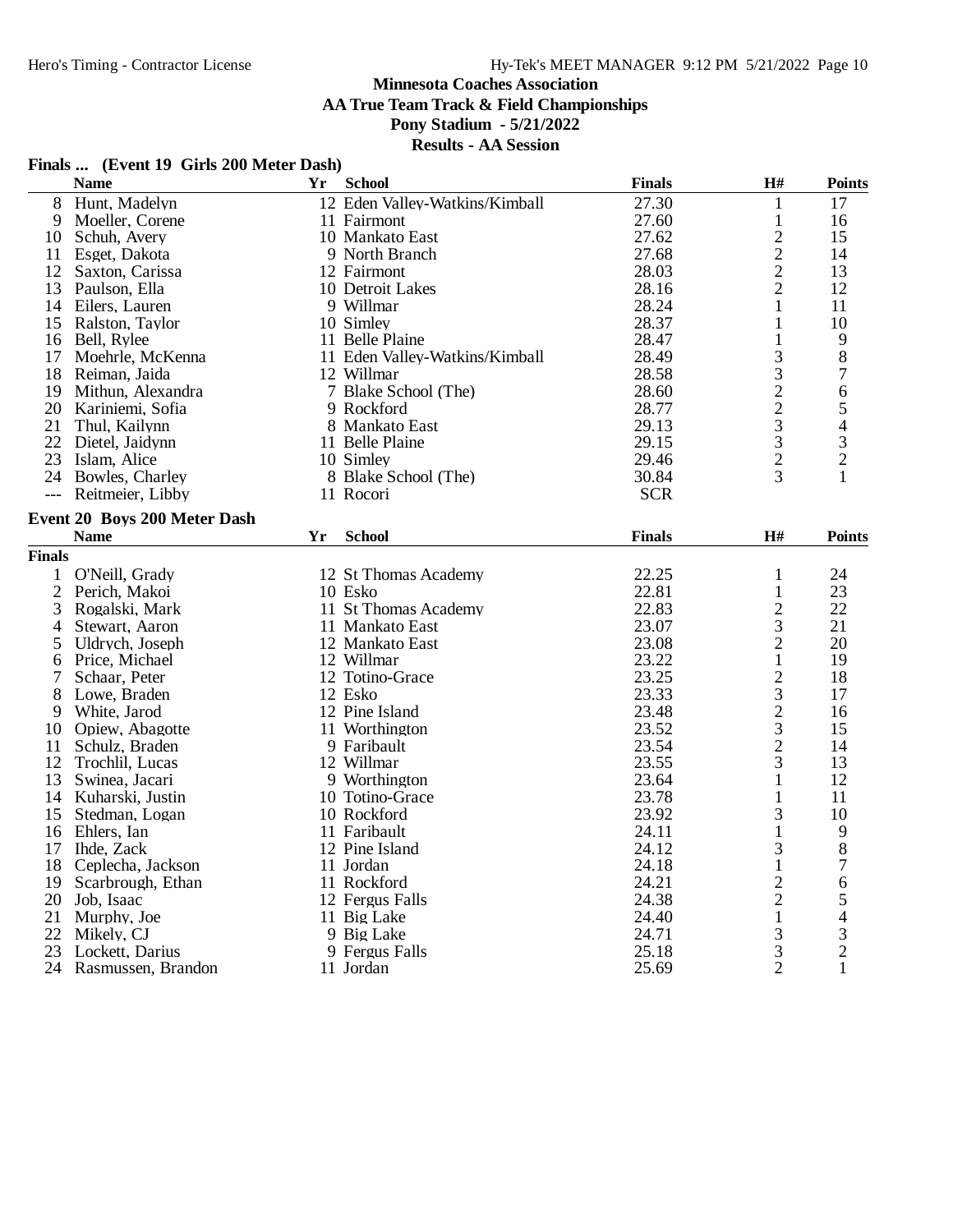| Event 21 Girls 3200 Meter Run |
|-------------------------------|
|-------------------------------|

|                | <b>Name</b>                  | Yr | <b>School</b>                  | <b>Finals</b> | <b>Points</b>                              |
|----------------|------------------------------|----|--------------------------------|---------------|--------------------------------------------|
| <b>Finals</b>  |                              |    |                                |               |                                            |
| 1              | Thompson, Laura              |    | 12 Fairmont                    | 11:12.66      | 24                                         |
| $\overline{2}$ | Eilers, Lauren               |    | 9 Willmar                      | 11:17.94      | 23                                         |
| 3              | Hofer, Elise                 |    | 8 Rocori                       | 11:41.31      | 22                                         |
| 4              | Viere, Laina                 |    | 11 Rocori                      | 11:48.09      | 21                                         |
| 5              | Henkels, Lauren              |    | 8 Mankato East                 | 12:07.77      | 20                                         |
| 6              | Matejcek, Ava                |    | 12 Mankato East                | 12:15.75      | 19                                         |
| 7              | Engstrom, Madi               |    | 10 Willmar                     | 12:16.45      | 18                                         |
| 8              | Steffl, Julia                |    | 12 Detroit Lakes               | 12:31.33      | 17                                         |
| 9              | Hernandez, Bella             |    | 10 Eden Valley-Watkins/Kimball | 12:35.58      | 16                                         |
| 10             | Gudahl, Carys                |    | 9 Fairmont                     | 12:44.29      | 15                                         |
| 11             | Giles, Addisyn               |    | 9 Belle Plaine                 | 12:49.04      | 14                                         |
| 12             | Gifford, Alix                |    | 12 Rockford                    | 12:53.98      | 13                                         |
| 13             | Schneider, Kailey            |    | 10 Byron                       | 12:57.35      | 12                                         |
| 14             | Meek, Naomi                  |    | 12 Byron                       | 12:58.23      | 11                                         |
| 15             | Jeurissen, Belle             |    | 10 Belle Plaine                | 13:26.27      | 10                                         |
| 16             | Baethke, Lilly               |    | 11 Detroit Lakes               | 13:52.74      | 9                                          |
| 17             | Lindquist, Abigale           |    | 10 Simley                      | 13:58.12      | 8                                          |
| 18             | Barkeim, Haedyn              |    | 10 Rockford                    | 14:05.86      | $\overline{7}$                             |
| 19             | Molitor, Brooklyn            |    | 8 Eden Valley-Watkins/Kimball  | 14:18.86      | 6                                          |
| 20             | Myers, Julia                 |    | Simley                         | 14:33.95      | 5                                          |
|                |                              |    |                                |               |                                            |
|                | Event 22 Boys 3200 Meter Run |    |                                |               |                                            |
|                | <b>Name</b>                  | Yr | <b>School</b>                  | <b>Finals</b> | <b>Points</b>                              |
| <b>Finals</b>  |                              |    |                                |               |                                            |
|                | Layton, Owen                 |    | 10 Big Lake                    | 9:36.00       | 24                                         |
| $\mathbf{2}$   | Anderson, Isaiah             |    | 10 Mankato East                | 9:41.55       | 23                                         |
| 3              | Layton, Kade                 |    | 11 Big Lake                    | 9:49.69       | 22                                         |
| 4              | Wolf, Emmett                 |    | 11 St Thomas Academy           | 9:55.90       | 21                                         |
| 5              | Wolday, Fanuel               |    | 9 Worthington                  | 9:57.56       | 20                                         |
| 6              | Lindgren, Matthew            |    | 9 Totino-Grace                 | 10:01.74      | 19                                         |
| 7              | Anez, Sully                  |    | 9 Willmar                      | 10:01.85      | 18                                         |
| 8              | Konik, Brandt                |    | 11 Pine Island                 | 10:17.02      | 17                                         |
| 9              | Scholtes, Luke               |    | 10 Mankato East                | 10:18.68      | 16                                         |
| 10             | Meysembourg, Benjamin        |    | 11 Esko                        | 10:20.42      | 15                                         |
| 11             | Wolday, Filmon               |    | 11 Worthington                 | 10:21.36      | 14                                         |
| 12             | Sharp, Kaleb                 |    | 11 Jordan                      | 10:21.76      | 13                                         |
| 13             | Rengo, Nathaniel             |    | 12 Esko                        | 10:25.53      | 12                                         |
| 14             | Miller, Jaden                |    | 9 Fergus Falls                 | 10:34.21      | 11                                         |
| 15             | Meyer, Isaac                 |    | 10 Totino-Grace                | 10:34.86      | 10                                         |
| 16             | Konik, Seth                  |    | 9 Pine Island                  | 10:34.89      | 9                                          |
| 17             | Weedman, Nicklaus            |    | 11 Jordan                      | 10:39.42      | 8                                          |
| 18             | Zepeda, Brandon              |    | 10 Willmar                     | 10:41.68      | 7                                          |
| 19             | Schlehuber, Owen             |    | 10 St Thomas Academy           | 10:48.17      | 6                                          |
| 20             | Bredenberg, Logan            |    | 9 Fergus Falls                 | 10:53.91      | 5                                          |
| 21             | Hoisington, James            |    | 10 Faribault                   | 11:08.57      |                                            |
| 22             | Ta, Trent                    |    | 11 Faribault                   | 11:17.49      | $\begin{array}{c} 4 \\ 3 \\ 2 \end{array}$ |
| 23             | Dawson, Grady                |    | 9 Rockford                     | 11:30.45      |                                            |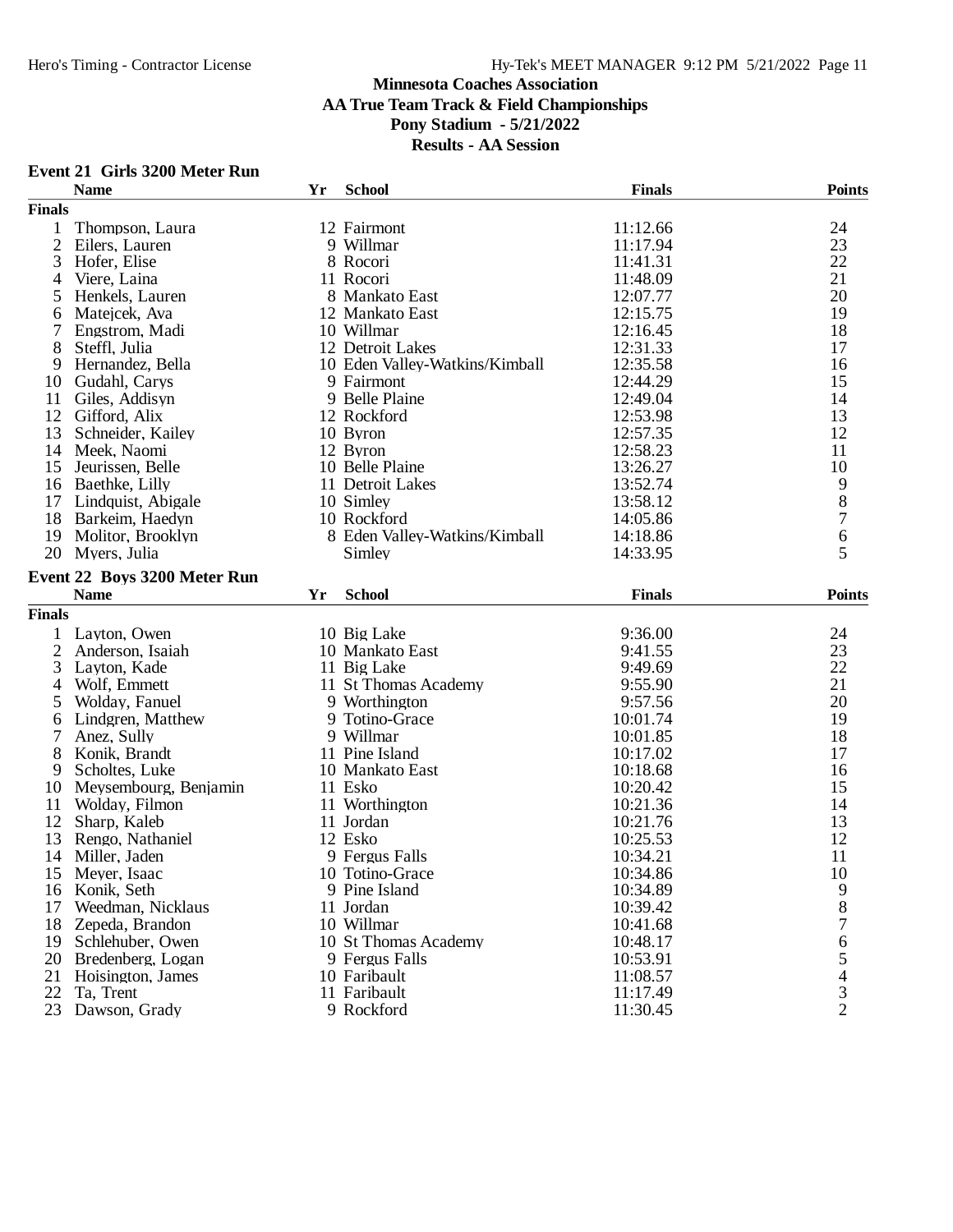**AA True Team Track & Field Championships**

# **Pony Stadium - 5/21/2022**

|                | Finals  (Event 22 Boys 3200 Meter Run) |    |                                |               |                         |               |
|----------------|----------------------------------------|----|--------------------------------|---------------|-------------------------|---------------|
|                | <b>Name</b>                            | Yr | <b>School</b>                  | <b>Finals</b> |                         | <b>Points</b> |
|                | 24 Ellos, Connor                       |    | 7 Rockford                     | 11:30.76      |                         | 1             |
|                | Event 23 Girls 4x400 Meter Relay       |    |                                |               |                         |               |
|                | <b>Team</b>                            |    | <b>Relay</b>                   | <b>Finals</b> | H#                      | <b>Points</b> |
| <b>Finals</b>  |                                        |    |                                |               |                         |               |
|                | Eden Valley-Watkins/Kimball            |    |                                | 4:07.53       | 2                       | 36            |
| 2              | Rockford                               |    |                                | 4:11.75       | $\overline{c}$          | 33            |
| 3              | Rocori                                 |    |                                | 4:14.25       |                         | 30            |
|                | Fairmont                               |    |                                | 4:16.76       | $\frac{2}{2}$           | 27            |
|                | <b>Mankato East</b>                    |    |                                | 4:17.31       | $\overline{c}$          | 24            |
| 6              | <b>Belle Plaine</b>                    |    |                                | 4:20.70       | $\mathbf{1}$            | 21            |
|                | Detroit Lakes                          |    |                                | 4:21.25       | $\overline{c}$          | 18            |
|                | North Branch                           |    |                                | 4:22.05       | $\mathbf{1}$            | 15            |
| 9              | <b>Byron</b>                           |    |                                | 4:25.70       | $\overline{c}$          | 12            |
| 10             | Willmar                                |    |                                | 4:25.85       | $\overline{c}$          | 9             |
| 11             | Blake School (The)                     |    |                                | 4:26.35       | 1                       | 6             |
| 12             | Simley                                 |    |                                | 4:33.01       | 1                       | 3             |
|                | <b>Event 24 Boys 4x400 Meter Relay</b> |    |                                |               |                         |               |
|                | <b>Team</b>                            |    | <b>Relay</b>                   | <b>Finals</b> | H#                      | <b>Points</b> |
| <b>Finals</b>  |                                        |    |                                |               |                         |               |
|                | Jordan                                 |    |                                | 3:32.63       | $\overline{\mathbf{c}}$ | 36            |
| 2              | Worthington                            |    |                                | 3:35.84       | $\overline{c}$          | 33            |
| 3              | Pine Island                            |    |                                | 3:37.09       | $\mathbf{1}$            | 30            |
|                | Faribault                              |    |                                | 3:37.72       | $\overline{c}$          | 27            |
| 5              | Willmar                                |    |                                | 3:39.12       | $\overline{c}$          | 24            |
| 6              | Totino-Grace                           |    |                                | 3:39.39       | $\mathbf{1}$            | 21            |
|                | Mankato East                           |    |                                | 3:39.41       | $\overline{c}$          | 18            |
| 8              | Rockford                               |    |                                | 3:39.76       | $\mathbf{1}$            | 15            |
| 9              | St Thomas Academy                      |    |                                | 3:43.58       | $\overline{c}$          | 12            |
| 10             | <b>Big Lake</b>                        |    |                                | 3:48.13       | $\overline{c}$          | 9             |
| 11             | <b>Fergus Falls</b>                    |    |                                | 3:52.55       | $\mathbf{1}$            | 6             |
| 12             | Esko                                   |    |                                | 3:53.70       | $\overline{2}$          | 3             |
|                | <b>Event 35 Girls Discus Throw</b>     |    |                                |               |                         |               |
|                | <b>Name</b>                            | Yr | <b>School</b>                  | <b>Finals</b> |                         | <b>Points</b> |
| <b>Finals</b>  |                                        |    |                                |               |                         |               |
|                | Gibson, Makenzie                       |    | 12 Simley                      | 112-08        |                         | 24            |
| $\overline{2}$ | Schneider, Brianna                     |    | 9 Rocori                       | 111-06        |                         | 23            |
| C              | Hauser, Jacee                          |    | 11 Detroit Lakes               | 111-05        |                         | 22            |
| 4              | Olive, Rylie                           |    | 10 Byron                       | 108-08        |                         | 21            |
| 5              | Quinn, Avery                           |    | 10 Willmar                     | 108-07        |                         | 20            |
| 6              | Lenz, Leah                             |    | 12 Belle Plaine                | 106-05        |                         | 19            |
| 7              | Adebayo, Zainab                        |    | 12 Simley                      | 106-01        |                         | 18            |
| 8              | Shinn, Ella                            |    | 12 Willmar                     | 100-09        |                         | 17            |
| 9              | Dorvil, Sydney                         |    | 11 Blake School (The)          | 99-03         |                         | 16            |
| 10             | Sieben, Shelby                         |    | 12 Rocori                      | 95-07         |                         | 15            |
| 11             | Bettcher, Elle                         |    | 10 Detroit Lakes               | 93-08         |                         | 14            |
|                | 12 Myers, Lexi                         |    | 11 Eden Valley-Watkins/Kimball | 93-00         |                         | 13            |
|                |                                        |    |                                |               |                         |               |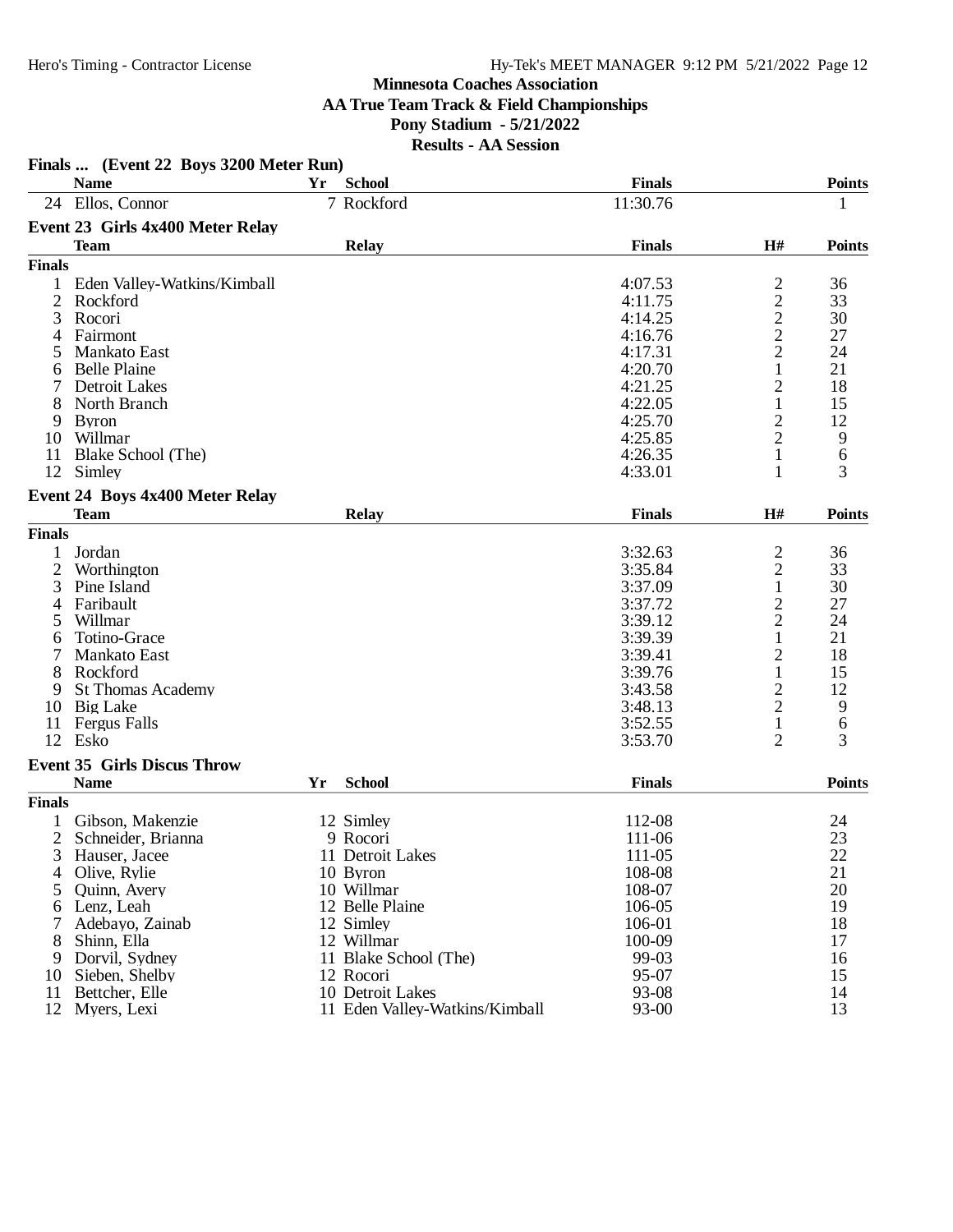**AA True Team Track & Field Championships**

**Pony Stadium - 5/21/2022**

|  |  | Finals  (Event 35 Girls Discus Throw) |  |
|--|--|---------------------------------------|--|
|--|--|---------------------------------------|--|

|                | <b>Name</b>                      | Yr | <b>School</b>                  | <b>Finals</b>        | <b>Points</b>                              |
|----------------|----------------------------------|----|--------------------------------|----------------------|--------------------------------------------|
| 13             | Bremel, Sophie                   |    | 12 Rockford                    | 91-09                | 12                                         |
| 14             | Lark, Shauna                     |    | 11 Rockford                    | 89-03                | 11                                         |
| 15             | Bush, Alexa                      |    | 10 Fairmont                    | 86-11                | 10                                         |
| 16             | Baier, Randi                     |    | 11 Mankato East                | 86-07                | 9                                          |
| 17             | Eppen, Courtney                  |    | 11 Belle Plaine                | 86-06                | 8                                          |
| 18             | Gallagher, Megan                 |    | 12 Byron                       | 86-02                | 7                                          |
| 19             | Sorour, Amira                    |    | 9 Mankato East                 | $82 - 11$            | 6                                          |
|                | 20 Evans, Mallory                |    | 10 Eden Valley-Watkins/Kimball | 81-03                | 5                                          |
| 21             | Hicks, Lauren                    |    | 12 North Branch                | 78-04                |                                            |
| 22             | Becker, Kennedy                  |    | 9 Fairmont                     | 78-00                | $\begin{array}{c} 4 \\ 3 \\ 2 \end{array}$ |
| 23             | Minke, Jenna                     |    | 7 North Branch                 | 75-04                |                                            |
| 24             | Tal, Anna                        |    | Blake School (The)             | 55-00                | $\mathbf{1}$                               |
|                | <b>Event 34 Boys Shot Put</b>    |    |                                |                      |                                            |
|                | <b>Name</b>                      | Yr | <b>School</b>                  | <b>Finals</b>        | <b>Points</b>                              |
| <b>Finals</b>  |                                  |    |                                |                      |                                            |
| 1              | Jensen, Alexander                |    | 11 Fergus Falls                | 51-07.75             | 24                                         |
| $\overline{2}$ | Pemble, Jack                     |    | 12 Mankato East                | 46-09.25             | 23                                         |
| 3              | Lockerby, Devin                  |    | 12 Faribault                   | 45-05.25             | 22                                         |
| 4              | Brun, Harrison                   |    | 10 Rockford                    | 44-04.00             | 21                                         |
| 5              | Clinton, Cooper                  |    | 11 St Thomas Academy           | 44-03.00             | 20                                         |
| 6              | Nawrocki, Peyton                 |    | 12 Jordan                      | 43-09.50             | 19                                         |
| 7              | Stankiewicz, Wyatt               |    | 11 Esko                        | 43-09.00             | 18                                         |
| 8              | DeMedici, Louie                  |    | 11 Totino-Grace                | 43-01.00             | 17                                         |
| 9              | Hugo, Luke                       |    | 10 Big Lake                    | 42-05.50             | 16                                         |
| 10             | Kowalczyk, Tyler                 |    | 11 Willmar                     | 42-02.50             | 15                                         |
| 11             | Bluhm, Leo                       |    | 12 St Thomas Academy           | 42-01.50             | 14                                         |
| 12             | Flannigan, Jacob                 |    | 11 Willmar                     | 42-01.00             | 13                                         |
| 13             |                                  |    | 12 Pine Island                 |                      | 12                                         |
| 14             | Williamson, Connor               |    | 11 Jordan                      | 42-01.00<br>40-10.75 | 11                                         |
|                | Borowicz, Luke                   |    |                                |                      | 10                                         |
| 15             | Drouillard, Layten               |    | 10 Fergus Falls                | 40-08.00             |                                            |
| 16             | Baker, Charles                   |    | 12 Totino-Grace                | 40-06.00             | 9                                          |
| 17             | Pietsch, Hayden                  |    | 12 Mankato East                | 39-09.25             | 8                                          |
| 18             | Linder, Anthony                  |    | 11 Worthington                 | 39-09.00             | $\overline{7}$                             |
| 19             | Gerhard, Kasey                   |    | 11 Worthington                 | 37-08.00             |                                            |
| 20             | Sisell, Austin                   |    | 11 Pine Island                 | 37-07.25             | $\begin{array}{c} 6 \\ 5 \\ 4 \end{array}$ |
| 21             | Woodward, Nathan                 |    | 10 Rockford                    | 37-07.00             |                                            |
| 22             | Montminy, Brock                  |    | 9 Esko                         | 36-04.50             | $\frac{3}{2}$                              |
| 23             | Dembinski, Zachary               |    | 12 Big Lake                    | 35-00.00             |                                            |
| ---            | Ruisi, Joseph                    |    | 10 Faribault                   | <b>FOUL</b>          |                                            |
|                | <b>Event 31 Girls Pole Vault</b> |    |                                |                      |                                            |
|                | <b>Name</b>                      | Yr | <b>School</b>                  | <b>Finals</b>        | <b>Points</b>                              |
| <b>Finals</b>  |                                  |    |                                |                      |                                            |
| 1              | Hansen, Rylie                    |    | 9 Mankato East                 | 11-03.00             | 24                                         |
| 2              | Schloeder, Alexandra             |    | 9 Rockford                     | 10-03.00             | 23                                         |
|                | Bakken, MacKenzie                |    | 12 Rockford                    | 10-00.00             | 22                                         |
|                | Peed, Addison                    |    | 11 Mankato East                | $9 - 00.00$          | 18                                         |
| 4              | O'Connor, Rachel                 |    | 12 Fairmont                    | $9 - 00.00$          | 18                                         |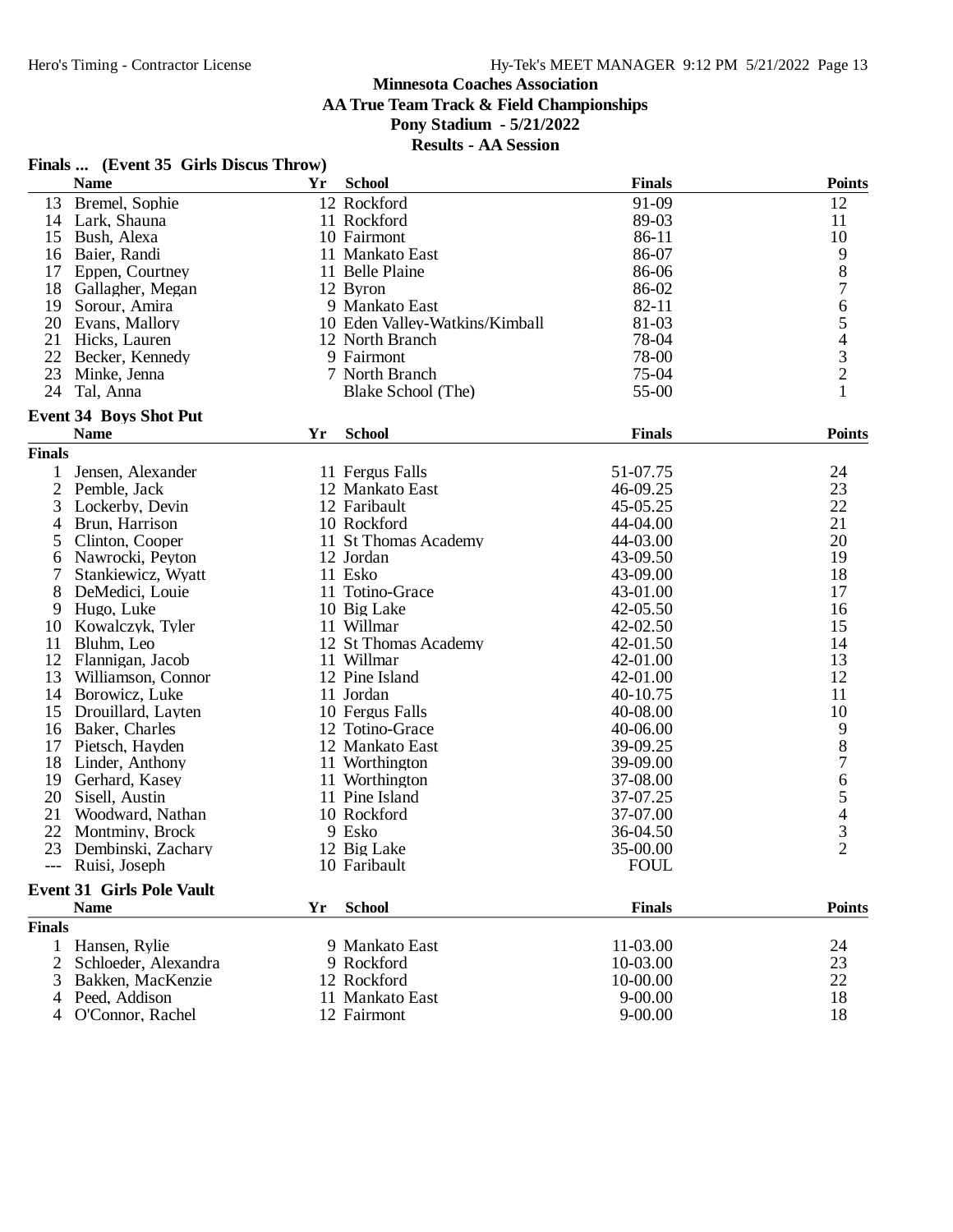**AA True Team Track & Field Championships**

### **Pony Stadium - 5/21/2022**

| Finals | (Event 31 Girls Pole Vault) |  |  |
|--------|-----------------------------|--|--|
|--------|-----------------------------|--|--|

|               | <b>Name</b>                     | Yr | <b>School</b>                  | <b>Finals</b> | <b>Points</b>                                   |
|---------------|---------------------------------|----|--------------------------------|---------------|-------------------------------------------------|
| 4             | Haugen, Grace                   |    | 12 Willmar                     | $9 - 00.00$   | 18                                              |
| 4             | Dick, Ella                      |    | 8 North Branch                 | $9 - 00.00$   | 18                                              |
| 4             | Teicher, Leya                   |    | 11 Eden Valley-Watkins/Kimball | $9 - 00.00$   | 18                                              |
| 4             | Fries, Betsy                    |    | 12 Blake School (The)          | $9 - 00.00$   | 18                                              |
| 4             | Motter, Katelyn                 |    | 10 Rocori                      | $9 - 00.00$   | 18                                              |
| 11            | Koosman, Lyndi                  |    | 10 Willmar                     | $9 - 00.00$   | 13.50                                           |
| 11            | Horner, Jerzie                  |    | 11 Detroit Lakes               | $9 - 00.00$   | 13.50                                           |
| 13            | Bliesmer, Vanessa               |    | 12 Fairmont                    | $9 - 00.00$   | 12                                              |
| 14            | Giese, Brooke                   |    | 8 North Branch                 | $9 - 00.00$   | 11                                              |
|               | 15 Ott, Ella                    |    | 9 Byron                        | 8-00.00       | 8                                               |
|               | 15 Driehorst, Emma              |    | 12 Belle Plaine                | 8-00.00       | $\begin{array}{l} 8 \\ 8 \\ 8 \\ 8 \end{array}$ |
| 15            | Utecht, Katelyn                 |    | 11 Eden Valley-Watkins/Kimball | 8-00.00       |                                                 |
| 15            | Ackerberg, Reina                |    | 12 Blake School (The)          | 8-00.00       |                                                 |
| 15            | Ehnert, Jordan                  |    | 12 Detroit Lakes               | 8-00.00       |                                                 |
|               | 20 Kremer, Faith                |    | 11 Rocori                      | 8-00.00       | 5                                               |
| 21            | Krook, Claire                   |    | 9 Byron                        | 8-00.00       | 3.50                                            |
| 21            | Reitz, Kelli                    |    | 12 Belle Plaine                | 8-00.00       | 3.50                                            |
| 23            | Acuna Arroliga, Samary          |    | 10 Simley                      | 7-00.00       | $\overline{c}$                                  |
| 24            | Thoemke, Leah                   |    | 9 Simley                       | $6 - 00.00$   | $\mathbf{1}$                                    |
|               | <b>Event 32 Boys Pole Vault</b> |    |                                |               |                                                 |
|               | <b>Name</b>                     | Yr | <b>School</b>                  | <b>Finals</b> | <b>Points</b>                                   |
| <b>Finals</b> |                                 |    |                                |               |                                                 |
| $\mathbf{1}$  | White, Jarod                    |    | 12 Pine Island                 | 15-03.00      | 24                                              |
| $\mathbf{2}$  | Schloeder, Brian                |    | 10 Rockford                    | 15-00.00      | 23                                              |
| 3             | Lee, Jordan                     |    | 12 Fergus Falls                | 13-03.00      | 22                                              |
| 4             | Noble, Christian                |    | 12 Big Lake                    | 12-09.00      | 21                                              |
| 5             | Faber, Tristan                  |    | 10 Rockford                    | 12-06.00      | 20                                              |
| 6             | Hernandez, Joseph               |    | 12 Jordan                      | 12-00.00      | 19                                              |
| 7             | Vold, Spencer                   |    | 11 Big Lake                    | 12-00.00      | 18                                              |
| 8             | Greiner, Mathias                |    | 11 Mankato East                | 11-06.00      | 17                                              |
| 9             | Winkelman, Isaac                |    | 12 Faribault                   | 10-00.00      | 14.50                                           |
| 9             | Thacker, Landon                 |    | 12 Fergus Falls                | 10-00.00      | 14.50                                           |
| 9             | Hipp, Spencer                   |    | 10 Esko                        | 10-00.00      | 14.50                                           |
| 9             | Najarian, Jackson               |    | 10 St Thomas Academy           | 10-00.00      | 14.50                                           |
| 13            | Anez, Sully                     |    | 9 Willmar                      | 10-00.00      | 11                                              |
| 13            | Siekmann, Leo                   |    | 10 Jordan                      | 10-00.00      | 11                                              |
| 13            | Knox, Sam                       |    | 11 Pine Island                 | 10-00.00      | 11                                              |
| 16            | Warmington, Jackson             |    | 12 Faribault                   | 10-00.00      | 8.50                                            |
| 16            | Strom, Matthew                  |    | 12 Mankato East                | 10-00.00      | 8.50                                            |
| 18            | Plessner, Freddie               |    | 11 St Thomas Academy           | 10-00.00      | 7                                               |
| 19            | Helfinstine, Koda               |    | 10 Willmar                     | $9 - 00.00$   | 5.50                                            |
| 19            | Ramos, Marco                    |    | 11 Worthington                 | $9 - 00.00$   | 5.50                                            |
| 21            | Case, Xavier                    |    | 10 Totino-Grace                | $9 - 00.00$   | 4                                               |
| 22            | Halvorson, Alec                 |    | 9 Esko                         | 8-00.00       | 3                                               |
| 23            | Russell, Will                   |    | 11 Totino-Grace                | 8-00.00       | $\overline{2}$                                  |
|               |                                 |    |                                |               |                                                 |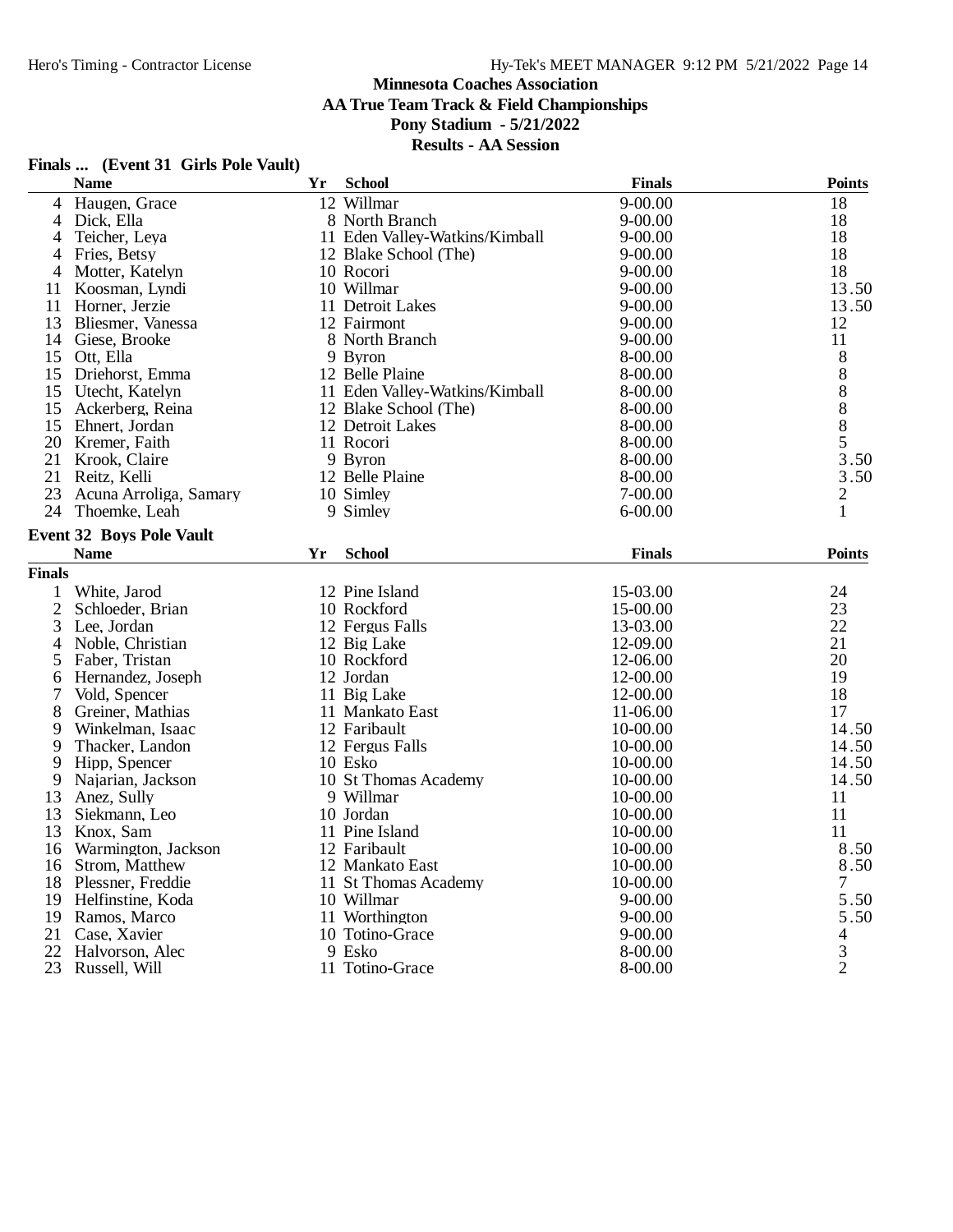**Results - AA Session**

# **Event 29 Girls High Jump**

|                | <b>Name</b>                    | Yr | <b>School</b>                  | <b>Finals</b> | <b>Points</b>                                   |
|----------------|--------------------------------|----|--------------------------------|---------------|-------------------------------------------------|
| <b>Finals</b>  |                                |    |                                |               |                                                 |
| 1              | Becker, Ellie                  |    | 9 Eden Valley-Watkins/Kimball  | 5-02.00       | 24                                              |
| $\overline{2}$ | Karge, Lexi                    |    | 12 Mankato East                | $5 - 00.00$   | 23                                              |
| 3              | Halder, Paige                  |    | 10 Byron                       | $5 - 00.00$   | 22                                              |
| 4              | Gunderson, Grace               |    | 10 Detroit Lakes               | $4 - 10.00$   | 21                                              |
| 5              | Brogren, Ava                   |    | 12 Willmar                     | $4 - 10.00$   | 19.50                                           |
| 5              | Miller, Justine                |    | 10 Rockford                    | $4 - 10.00$   | 19.50                                           |
| 7              | Thoennes, Ava                  |    | 10 Rocori                      | $4 - 10.00$   | 18                                              |
| 8              | Johnson, Rylee                 |    | 10 Detroit Lakes               | $4 - 10.00$   | 17                                              |
| 9              | Schutz, Katrina                |    | 10 Eden Valley-Watkins/Kimball | 4-08.00       | 16                                              |
| 10             | Smith, Avery                   |    | 9 North Branch                 | 4-08.00       | 14                                              |
| 10             | Kariniemi, Sofia               |    | 9 Rockford                     | 4-08.00       | 14                                              |
| 10             | Hernes, Ellie                  |    | 12 Fairmont                    | 4-08.00       | 14                                              |
| 13             | Scott, Saleya                  |    | 9 Blake School (The)           | $4 - 06.00$   | 11.50                                           |
| 13             |                                |    | 10 Mankato East                | $4 - 06.00$   | 11.50                                           |
|                | Edberg, Ellie                  |    |                                |               |                                                 |
| 15             | Olson, Asaysha                 |    | 9 North Branch                 | $4 - 06.00$   | 9.50                                            |
| 15             | Erickson, Isabelle             |    | 12 Byron                       | $4 - 06.00$   | 9.50                                            |
| 17             | Moonen, Elissa                 |    | 12 Belle Plaine                | $4 - 04.00$   | $\sqrt{ }$                                      |
| 17             | Ries, Sydney                   |    | 9 Simley                       | 4-04.00       | $\overline{7}$                                  |
| 17             | Nalitan, Angelin               |    | 11 Simley                      | 4-04.00       |                                                 |
| 20             | Villnow, Madalynn              |    | 8 Willmar                      | 4-04.00       | $\begin{array}{c} 7 \\ 5 \\ 4 \\ 3 \end{array}$ |
| 21             | Kiffmeyer, Sydney              |    | 11 Rocori                      | 4-04.00       |                                                 |
| 22             | Bliesmer, Vanessa              |    | 12 Fairmont                    | 4-04.00       |                                                 |
| 23             | Messer, Amilia                 |    | 12 Belle Plaine                | $4 - 02.00$   | $\overline{2}$                                  |
| $---$          | Bowles, Charley                |    | 8 Blake School (The)           | <b>NH</b>     |                                                 |
|                | <b>Event 30 Boys High Jump</b> |    |                                |               |                                                 |
|                | <b>Name</b>                    | Yr | <b>School</b>                  | <b>Finals</b> | <b>Points</b>                                   |
| <b>Finals</b>  |                                |    |                                |               |                                                 |
| 1              | Skinner, Henry                 |    | 11 Rockford                    | $6 - 02.00$   | 24                                              |
| $\overline{2}$ | Quintero, Mark                 |    | 12 Pine Island                 | $6 - 00.00$   | 23                                              |
| 3              | Zezulka, Carter                |    | 11 Esko                        | $6 - 00.00$   | 22                                              |
| 4              | Kunz, Carson                   |    | 11 Big Lake                    | 5-10.00       | 21                                              |
| 5              | Martineau, Nikolas             |    | 12 Esko                        | $5 - 10.00$   | 19.50                                           |
|                | Lee, Ahjany                    |    |                                | 5-10.00       |                                                 |
| 5<br>7         |                                |    | 12 Totino-Grace<br>12 Willmar  |               | 19.50<br>18                                     |
|                | Sportel, Jackson               |    | 11 Jordan                      | 5-10.00       | 17                                              |
| 8              | Kes, Nate                      |    |                                | 5-08.00       |                                                 |
| 9              | Runge, Carter                  |    | 11 Jordan                      | 5-08.00       | 16                                              |
| 10             | Newman, Luke                   |    | 12 Fergus Falls                | 5-08.00       | 15                                              |
| 11             | Northrop, Gabe                 |    | 12 Pine Island                 | 5-08.00       | 14                                              |
| 12             | Welborn, James                 |    | 11 Faribault                   | 5-08.00       | 12.50                                           |
| 12             | Klecker, Jordan                |    | 12 Faribault                   | 5-08.00       | 12.50                                           |
| 14             | London, Quinn                  |    | 10 Rockford                    | 5-06.00       | 11                                              |
| 15             | Brands, Charlie                |    | 11 Worthington                 | 5-06.00       | 10                                              |
| 16             | Smith, Mickale                 |    | 9 Mankato East                 | 5-04.00       | 9                                               |
| 17             | Muchow, Andrew                 |    | 9 Fergus Falls                 | 5-04.00       | $\,8$                                           |
| 18             | Kowalczyk, Tyler               |    | 11 Willmar                     | 5-04.00       | $\overline{7}$                                  |
| 19             | Keten, Marquel                 |    | 9 Totino-Grace                 | 5-04.00       | 6                                               |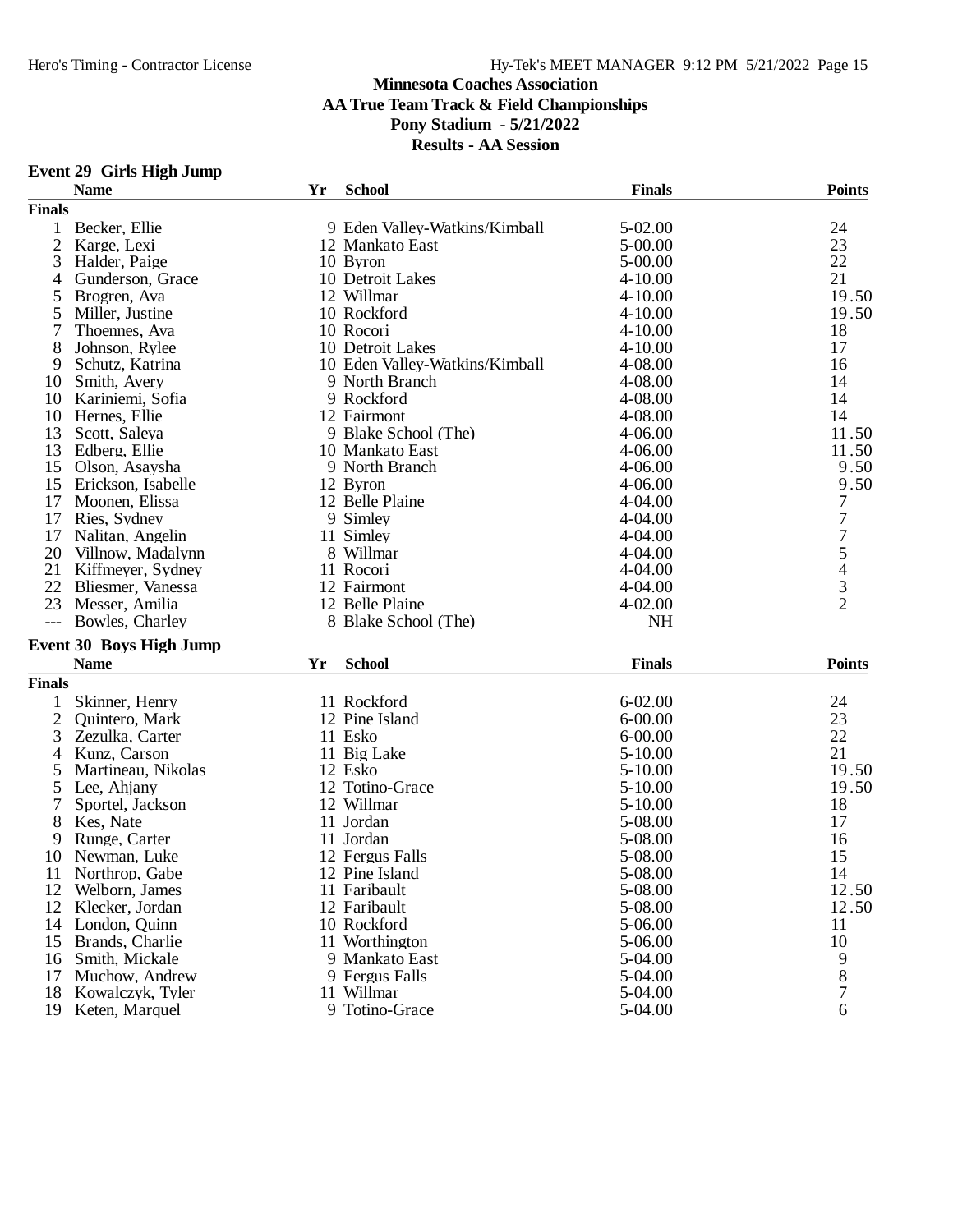|                | Finals  (Event 30 Boys High Jump) |    |                                |               |                                            |
|----------------|-----------------------------------|----|--------------------------------|---------------|--------------------------------------------|
|                | <b>Name</b>                       | Yr | <b>School</b>                  | <b>Finals</b> | <b>Points</b>                              |
| 20             | Bakko, Tucker                     |    | 12 St Thomas Academy           | 5-04.00       | 5                                          |
| 21             | Obeakemhe, Richard                |    | 12 St Thomas Academy           | 5-02.00       |                                            |
| 22             | Hill, Mitchell                    |    | 11 Big Lake                    | 5-02.00       | $rac{4}{3}$                                |
| 23             | Gora, Alex                        |    | 8 Mankato East                 | 5-02.00       | $\overline{2}$                             |
|                | <b>Event 27 Girls Triple Jump</b> |    |                                |               |                                            |
|                | <b>Name</b>                       | Yr | <b>School</b>                  | <b>Finals</b> | <b>Points</b>                              |
| <b>Finals</b>  |                                   |    |                                |               |                                            |
| $\mathbf{1}$   | Hernes, Ellie                     |    | 12 Fairmont                    | 37-07.00      | 24                                         |
| 2              | Cady, Cassia                      |    | 12 Rockford                    | 36-08.50      | 23                                         |
| 3              | Koepp, Malina                     |    | 12 Belle Plaine                | 35-03.50      | 22                                         |
| 4              | Biorn, Elise                      |    | 11 Rockford                    | 35-03.00      | 21                                         |
| 5              | Karge, Lexi                       |    | 12 Mankato East                | 34-05.00      | 20                                         |
|                | Van Erp, Kate                     |    | 9 Rocori                       | 34-02.00      | 19                                         |
| 6              | Geerdes, Jazlyn                   |    | 11 Fairmont                    | 34-00.50      | 18                                         |
| 8              | Adebayo, Ayisat                   |    | 9 Simley                       | 33-06.50      | 17                                         |
| 9              | Koosman, Lyndi                    |    | 10 Willmar                     | 33-04.50      | 16                                         |
| 10             | Moehrle, McKenna                  |    | 11 Eden Valley-Watkins/Kimball | 32-10.75      | 15                                         |
| 11             | Croft, Lacey                      |    | 10 Belle Plaine                | 32-09.50      | 14                                         |
| 12             | Hering, Ashlyn                    |    | 12 Mankato East                | 32-07.75      | 13                                         |
| 13             | Anderson, Lily                    |    | 10 Detroit Lakes               | 32-07.00      | 12                                         |
| 14             | Holthaus, Kate                    |    | 9 Rocori                       | 32-04.50      | 11                                         |
| 15             | Basile, Avery                     |    | 11 Byron                       | 32-01.00      | 10                                         |
| 16             | Miller, Malia                     |    | 12 Simley                      | 31-11.75      |                                            |
| 17             | Braun, Clara                      |    | 11 Byron                       | 31-11.50      | $\begin{array}{c} 9 \\ 8 \\ 7 \end{array}$ |
| 18             | Olson, Asaysha                    |    | 9 North Branch                 | 31-11.25      |                                            |
| 19             | Dorvil, Sydney                    |    | 11 Blake School (The)          | 31-03.00      |                                            |
| 20             | Paulson, Annie                    |    | 12 Detroit Lakes               | 30-08.75      |                                            |
| 21             | Brogren, Ava                      |    | 12 Willmar                     | 30-08.00      |                                            |
| 22             | Utecht, Katelyn                   |    | 11 Eden Valley-Watkins/Kimball | 30-06.00      | 6<br>5<br>4<br>3                           |
| 23             | Gerten, Ava                       |    | 10 North Branch                | 30-03.25      | $\overline{2}$                             |
|                |                                   |    |                                |               |                                            |
|                | <b>Event 26 Boys Long Jump</b>    |    |                                |               |                                            |
|                | <b>Name</b>                       | Yr | <b>School</b>                  | <b>Finals</b> | <b>Points</b>                              |
| <b>Finals</b>  |                                   |    |                                |               |                                            |
| 1              | Smith, Austin                     |    | 12 Jordan                      | 21-02.00      | 24                                         |
| $\overline{2}$ | Perich, Makoi                     |    | 10 Esko                        | 20-11.25      | 23                                         |
| 3              | Drumm, Nathan                     |    | 12 Mankato East                | 20-10.00      | 22                                         |
| 4              | Rogalski, Mark                    |    | 11 St Thomas Academy           | 20-09.75      | 21                                         |
| 5              | Perich, Mason                     |    | 12 Esko                        | 20-07.50      | 20                                         |
| 6              | Carlin, Owen                      |    | 12 Faribault                   | 20-04.25      | 19                                         |
| 7              | Quintero, Mark                    |    | 12 Pine Island                 | 20-02.25      | 18                                         |
| 8              | Price, Michael                    |    | 12 Willmar                     | 20-01.25      | 17                                         |
| 9              | Kes, Nate                         |    | 11 Jordan                      | 20-00.50      | 16                                         |
| 10             | Goodman, Michael                  |    | 11 Pine Island                 | 19-11.25      | 15                                         |
| 11             | Hart, Savion                      |    | 10 St Thomas Academy           | 19-08.75      | 14                                         |
| 12             | Thieke, Hayden                    |    | 12 Big Lake                    | 19-07.75      | 13                                         |
| 13             | Keten, Marquel                    |    | 9 Totino-Grace                 | 19-05.50      | 12                                         |
| 14             | Ginther, Kyle                     |    | 11 Big Lake                    | 19-04.50      | 11                                         |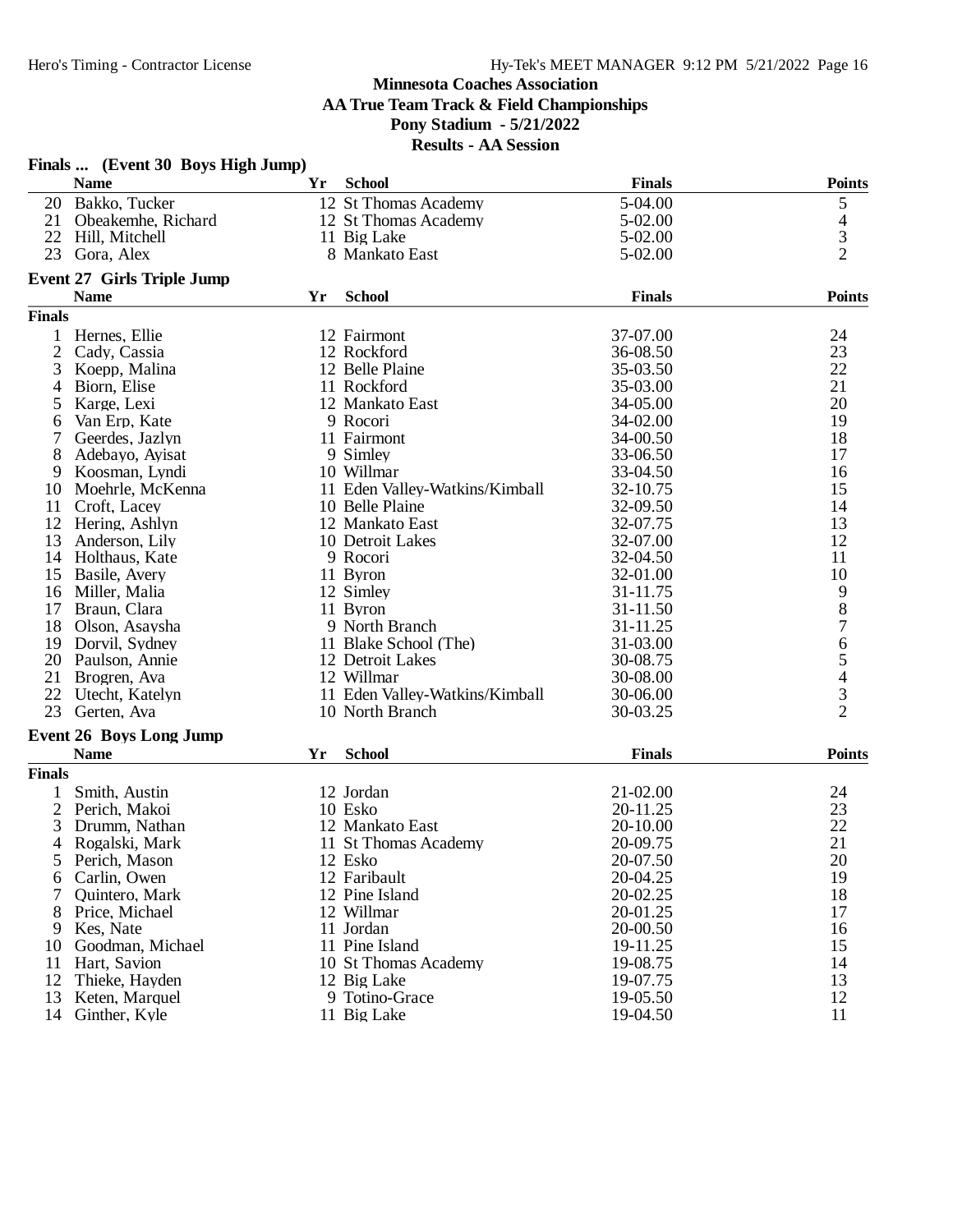#### **Minnesota Coaches Association AA True Team Track & Field Championships**

#### **Pony Stadium - 5/21/2022**

| Finals | (Event 26 Boys Long Jump) |  |  |  |
|--------|---------------------------|--|--|--|
|--------|---------------------------|--|--|--|

| 12 Fergus Falls<br>19-03.00<br>10<br>Newman, Luke<br>15<br>9<br>12 Totino-Grace<br>19-02.50<br>16<br>Schaar, Peter<br>8<br>19-01.75<br>17<br>Lia, Mak<br>10 Worthington<br>$\sqrt{ }$<br>18<br>12 Willmar<br>18-11.50<br>Sportel, Jackson<br>6<br>10 Rockford<br>18-08.50<br>19<br>Schloeder, Brian<br>5<br>20<br>18-08.25<br>Brun, Harrison<br>10 Rockford<br>$\overline{\mathcal{A}}$<br>21<br>12 Faribault<br>Worrall, Andrew<br>18-08.00<br>3<br>22<br>12 Mankato East<br>18-06.75<br>Bayak, Bol<br>$\overline{c}$<br>23<br>18-05.50<br>Zierden, Shane<br>10 Fergus Falls<br>24<br>18-02.50<br>1<br>Opiew, Abagotte<br>11 Worthington<br><b>Event 33 Girls Shot Put</b><br><b>School</b><br><b>Finals</b><br><b>Name</b><br>Yr<br><b>Finals</b><br>9 Rocori<br>35-05.00<br>1<br>Schneider, Brianna<br>24<br>$\overline{c}$<br>23<br>10 Willmar<br>Larson, Makenna<br>35-03.00<br>22<br>3<br>12 North Branch<br>33-09.75<br>Hicks, Lauren<br>21<br>33-07.50<br>4<br>Lenz, Leah<br>12 Belle Plaine<br>20<br>5<br>12 Willmar<br>33-07.50<br>Shinn, Ella<br>19<br>11 Detroit Lakes<br>33-05.25<br>Hauser, Jacee<br>6<br>7<br>18<br>Bush, Alexa<br>10 Fairmont<br>33-04.00<br>8<br>9 Byron<br>33-03.25<br>17<br>Mertesdorf, Ava<br>11 Detroit Lakes<br>33-00.00<br>16<br>9<br>Skadsem, Brenna<br>32-06.50<br>15<br>10<br>Lark, Shauna<br>11 Rockford<br>12 Simley<br>32-02.50<br>14<br>11<br>Adebayo, Zainab<br>12<br>31-11.75<br>13<br>Weddig, Jazymn<br>12 Rockford<br>12<br>13<br>Faber, Mckenna<br>12 Rocori<br>31-09.00<br>12 Byron<br>11<br>14<br>Gallagher, Megan<br>31-08.75<br>10<br>15<br>Harris, Yonna<br>9 Mankato East<br>30-07.00<br>9<br>Householder, MacKenzie<br>12 Fairmont<br>30-06.75<br>16<br>8<br>17<br>Eppen, Courtney<br>11 Belle Plaine<br>30-04.50<br>7<br>18<br>Baier, Randi<br>11 Mankato East<br>30-02.25<br>6<br>19<br>Gibson, Makenzie<br>12 Simley<br>29-02.00<br>5<br>20<br>10 Eden Valley-Watkins/Kimball<br>26-04.50<br>Evans, Mallory<br>$rac{4}{3}$<br>21<br>Dorvil, Sydney<br>11 Blake School (The)<br>26-01.00<br>22<br>Theis, Jordyn<br>9 Eden Valley-Watkins/Kimball<br>25-09.25<br>$\overline{c}$<br>23<br>11 North Branch<br>Husnik, Claire<br>25-06.75<br>$\mathbf{1}$<br>24<br>Tal, Anna<br>16-03.75<br>Blake School (The)<br><b>Event 36 Boys Discus Throw</b><br><b>School</b><br>Yr<br><b>Finals</b><br><b>Points</b><br><b>Name</b><br><b>Finals</b><br>11 Fergus Falls<br>140-01<br>24<br>Jensen, Alexander<br>1<br>2<br>11 Worthington<br>139-11<br>23<br>Hinojosa, Adan<br>22<br>3<br>136-04<br>Lockerby, Devin<br>12 Faribault<br>11 Esko<br>133-09<br>21<br>Stankiewicz, Wyatt<br>4<br>12 Totino-Grace<br>130-07<br>20<br>5<br>Baker, Charles<br>Drouillard, Layten<br>10 Fergus Falls<br>130-04<br>19<br>6<br>Clinton, Cooper<br>11 St Thomas Academy<br>130-01<br>18<br>7 | <b>Name</b> | Yr | <b>School</b> | <b>Finals</b> | <b>Points</b> |
|----------------------------------------------------------------------------------------------------------------------------------------------------------------------------------------------------------------------------------------------------------------------------------------------------------------------------------------------------------------------------------------------------------------------------------------------------------------------------------------------------------------------------------------------------------------------------------------------------------------------------------------------------------------------------------------------------------------------------------------------------------------------------------------------------------------------------------------------------------------------------------------------------------------------------------------------------------------------------------------------------------------------------------------------------------------------------------------------------------------------------------------------------------------------------------------------------------------------------------------------------------------------------------------------------------------------------------------------------------------------------------------------------------------------------------------------------------------------------------------------------------------------------------------------------------------------------------------------------------------------------------------------------------------------------------------------------------------------------------------------------------------------------------------------------------------------------------------------------------------------------------------------------------------------------------------------------------------------------------------------------------------------------------------------------------------------------------------------------------------------------------------------------------------------------------------------------------------------------------------------------------------------------------------------------------------------------------------------------------------------------------------------------------------------------------------------------------------------------------------------------------------------------------------------------------------------------------------------------------------------------------------------------------------------------------------------------------------------------------------------------------------------------------------------------------------------------------|-------------|----|---------------|---------------|---------------|
| <b>Points</b>                                                                                                                                                                                                                                                                                                                                                                                                                                                                                                                                                                                                                                                                                                                                                                                                                                                                                                                                                                                                                                                                                                                                                                                                                                                                                                                                                                                                                                                                                                                                                                                                                                                                                                                                                                                                                                                                                                                                                                                                                                                                                                                                                                                                                                                                                                                                                                                                                                                                                                                                                                                                                                                                                                                                                                                                                    |             |    |               |               |               |
|                                                                                                                                                                                                                                                                                                                                                                                                                                                                                                                                                                                                                                                                                                                                                                                                                                                                                                                                                                                                                                                                                                                                                                                                                                                                                                                                                                                                                                                                                                                                                                                                                                                                                                                                                                                                                                                                                                                                                                                                                                                                                                                                                                                                                                                                                                                                                                                                                                                                                                                                                                                                                                                                                                                                                                                                                                  |             |    |               |               |               |
|                                                                                                                                                                                                                                                                                                                                                                                                                                                                                                                                                                                                                                                                                                                                                                                                                                                                                                                                                                                                                                                                                                                                                                                                                                                                                                                                                                                                                                                                                                                                                                                                                                                                                                                                                                                                                                                                                                                                                                                                                                                                                                                                                                                                                                                                                                                                                                                                                                                                                                                                                                                                                                                                                                                                                                                                                                  |             |    |               |               |               |
|                                                                                                                                                                                                                                                                                                                                                                                                                                                                                                                                                                                                                                                                                                                                                                                                                                                                                                                                                                                                                                                                                                                                                                                                                                                                                                                                                                                                                                                                                                                                                                                                                                                                                                                                                                                                                                                                                                                                                                                                                                                                                                                                                                                                                                                                                                                                                                                                                                                                                                                                                                                                                                                                                                                                                                                                                                  |             |    |               |               |               |
|                                                                                                                                                                                                                                                                                                                                                                                                                                                                                                                                                                                                                                                                                                                                                                                                                                                                                                                                                                                                                                                                                                                                                                                                                                                                                                                                                                                                                                                                                                                                                                                                                                                                                                                                                                                                                                                                                                                                                                                                                                                                                                                                                                                                                                                                                                                                                                                                                                                                                                                                                                                                                                                                                                                                                                                                                                  |             |    |               |               |               |
|                                                                                                                                                                                                                                                                                                                                                                                                                                                                                                                                                                                                                                                                                                                                                                                                                                                                                                                                                                                                                                                                                                                                                                                                                                                                                                                                                                                                                                                                                                                                                                                                                                                                                                                                                                                                                                                                                                                                                                                                                                                                                                                                                                                                                                                                                                                                                                                                                                                                                                                                                                                                                                                                                                                                                                                                                                  |             |    |               |               |               |
|                                                                                                                                                                                                                                                                                                                                                                                                                                                                                                                                                                                                                                                                                                                                                                                                                                                                                                                                                                                                                                                                                                                                                                                                                                                                                                                                                                                                                                                                                                                                                                                                                                                                                                                                                                                                                                                                                                                                                                                                                                                                                                                                                                                                                                                                                                                                                                                                                                                                                                                                                                                                                                                                                                                                                                                                                                  |             |    |               |               |               |
|                                                                                                                                                                                                                                                                                                                                                                                                                                                                                                                                                                                                                                                                                                                                                                                                                                                                                                                                                                                                                                                                                                                                                                                                                                                                                                                                                                                                                                                                                                                                                                                                                                                                                                                                                                                                                                                                                                                                                                                                                                                                                                                                                                                                                                                                                                                                                                                                                                                                                                                                                                                                                                                                                                                                                                                                                                  |             |    |               |               |               |
|                                                                                                                                                                                                                                                                                                                                                                                                                                                                                                                                                                                                                                                                                                                                                                                                                                                                                                                                                                                                                                                                                                                                                                                                                                                                                                                                                                                                                                                                                                                                                                                                                                                                                                                                                                                                                                                                                                                                                                                                                                                                                                                                                                                                                                                                                                                                                                                                                                                                                                                                                                                                                                                                                                                                                                                                                                  |             |    |               |               |               |
|                                                                                                                                                                                                                                                                                                                                                                                                                                                                                                                                                                                                                                                                                                                                                                                                                                                                                                                                                                                                                                                                                                                                                                                                                                                                                                                                                                                                                                                                                                                                                                                                                                                                                                                                                                                                                                                                                                                                                                                                                                                                                                                                                                                                                                                                                                                                                                                                                                                                                                                                                                                                                                                                                                                                                                                                                                  |             |    |               |               |               |
|                                                                                                                                                                                                                                                                                                                                                                                                                                                                                                                                                                                                                                                                                                                                                                                                                                                                                                                                                                                                                                                                                                                                                                                                                                                                                                                                                                                                                                                                                                                                                                                                                                                                                                                                                                                                                                                                                                                                                                                                                                                                                                                                                                                                                                                                                                                                                                                                                                                                                                                                                                                                                                                                                                                                                                                                                                  |             |    |               |               |               |
|                                                                                                                                                                                                                                                                                                                                                                                                                                                                                                                                                                                                                                                                                                                                                                                                                                                                                                                                                                                                                                                                                                                                                                                                                                                                                                                                                                                                                                                                                                                                                                                                                                                                                                                                                                                                                                                                                                                                                                                                                                                                                                                                                                                                                                                                                                                                                                                                                                                                                                                                                                                                                                                                                                                                                                                                                                  |             |    |               |               |               |
|                                                                                                                                                                                                                                                                                                                                                                                                                                                                                                                                                                                                                                                                                                                                                                                                                                                                                                                                                                                                                                                                                                                                                                                                                                                                                                                                                                                                                                                                                                                                                                                                                                                                                                                                                                                                                                                                                                                                                                                                                                                                                                                                                                                                                                                                                                                                                                                                                                                                                                                                                                                                                                                                                                                                                                                                                                  |             |    |               |               |               |
|                                                                                                                                                                                                                                                                                                                                                                                                                                                                                                                                                                                                                                                                                                                                                                                                                                                                                                                                                                                                                                                                                                                                                                                                                                                                                                                                                                                                                                                                                                                                                                                                                                                                                                                                                                                                                                                                                                                                                                                                                                                                                                                                                                                                                                                                                                                                                                                                                                                                                                                                                                                                                                                                                                                                                                                                                                  |             |    |               |               |               |
|                                                                                                                                                                                                                                                                                                                                                                                                                                                                                                                                                                                                                                                                                                                                                                                                                                                                                                                                                                                                                                                                                                                                                                                                                                                                                                                                                                                                                                                                                                                                                                                                                                                                                                                                                                                                                                                                                                                                                                                                                                                                                                                                                                                                                                                                                                                                                                                                                                                                                                                                                                                                                                                                                                                                                                                                                                  |             |    |               |               |               |
|                                                                                                                                                                                                                                                                                                                                                                                                                                                                                                                                                                                                                                                                                                                                                                                                                                                                                                                                                                                                                                                                                                                                                                                                                                                                                                                                                                                                                                                                                                                                                                                                                                                                                                                                                                                                                                                                                                                                                                                                                                                                                                                                                                                                                                                                                                                                                                                                                                                                                                                                                                                                                                                                                                                                                                                                                                  |             |    |               |               |               |
|                                                                                                                                                                                                                                                                                                                                                                                                                                                                                                                                                                                                                                                                                                                                                                                                                                                                                                                                                                                                                                                                                                                                                                                                                                                                                                                                                                                                                                                                                                                                                                                                                                                                                                                                                                                                                                                                                                                                                                                                                                                                                                                                                                                                                                                                                                                                                                                                                                                                                                                                                                                                                                                                                                                                                                                                                                  |             |    |               |               |               |
|                                                                                                                                                                                                                                                                                                                                                                                                                                                                                                                                                                                                                                                                                                                                                                                                                                                                                                                                                                                                                                                                                                                                                                                                                                                                                                                                                                                                                                                                                                                                                                                                                                                                                                                                                                                                                                                                                                                                                                                                                                                                                                                                                                                                                                                                                                                                                                                                                                                                                                                                                                                                                                                                                                                                                                                                                                  |             |    |               |               |               |
|                                                                                                                                                                                                                                                                                                                                                                                                                                                                                                                                                                                                                                                                                                                                                                                                                                                                                                                                                                                                                                                                                                                                                                                                                                                                                                                                                                                                                                                                                                                                                                                                                                                                                                                                                                                                                                                                                                                                                                                                                                                                                                                                                                                                                                                                                                                                                                                                                                                                                                                                                                                                                                                                                                                                                                                                                                  |             |    |               |               |               |
|                                                                                                                                                                                                                                                                                                                                                                                                                                                                                                                                                                                                                                                                                                                                                                                                                                                                                                                                                                                                                                                                                                                                                                                                                                                                                                                                                                                                                                                                                                                                                                                                                                                                                                                                                                                                                                                                                                                                                                                                                                                                                                                                                                                                                                                                                                                                                                                                                                                                                                                                                                                                                                                                                                                                                                                                                                  |             |    |               |               |               |
|                                                                                                                                                                                                                                                                                                                                                                                                                                                                                                                                                                                                                                                                                                                                                                                                                                                                                                                                                                                                                                                                                                                                                                                                                                                                                                                                                                                                                                                                                                                                                                                                                                                                                                                                                                                                                                                                                                                                                                                                                                                                                                                                                                                                                                                                                                                                                                                                                                                                                                                                                                                                                                                                                                                                                                                                                                  |             |    |               |               |               |
|                                                                                                                                                                                                                                                                                                                                                                                                                                                                                                                                                                                                                                                                                                                                                                                                                                                                                                                                                                                                                                                                                                                                                                                                                                                                                                                                                                                                                                                                                                                                                                                                                                                                                                                                                                                                                                                                                                                                                                                                                                                                                                                                                                                                                                                                                                                                                                                                                                                                                                                                                                                                                                                                                                                                                                                                                                  |             |    |               |               |               |
|                                                                                                                                                                                                                                                                                                                                                                                                                                                                                                                                                                                                                                                                                                                                                                                                                                                                                                                                                                                                                                                                                                                                                                                                                                                                                                                                                                                                                                                                                                                                                                                                                                                                                                                                                                                                                                                                                                                                                                                                                                                                                                                                                                                                                                                                                                                                                                                                                                                                                                                                                                                                                                                                                                                                                                                                                                  |             |    |               |               |               |
|                                                                                                                                                                                                                                                                                                                                                                                                                                                                                                                                                                                                                                                                                                                                                                                                                                                                                                                                                                                                                                                                                                                                                                                                                                                                                                                                                                                                                                                                                                                                                                                                                                                                                                                                                                                                                                                                                                                                                                                                                                                                                                                                                                                                                                                                                                                                                                                                                                                                                                                                                                                                                                                                                                                                                                                                                                  |             |    |               |               |               |
|                                                                                                                                                                                                                                                                                                                                                                                                                                                                                                                                                                                                                                                                                                                                                                                                                                                                                                                                                                                                                                                                                                                                                                                                                                                                                                                                                                                                                                                                                                                                                                                                                                                                                                                                                                                                                                                                                                                                                                                                                                                                                                                                                                                                                                                                                                                                                                                                                                                                                                                                                                                                                                                                                                                                                                                                                                  |             |    |               |               |               |
|                                                                                                                                                                                                                                                                                                                                                                                                                                                                                                                                                                                                                                                                                                                                                                                                                                                                                                                                                                                                                                                                                                                                                                                                                                                                                                                                                                                                                                                                                                                                                                                                                                                                                                                                                                                                                                                                                                                                                                                                                                                                                                                                                                                                                                                                                                                                                                                                                                                                                                                                                                                                                                                                                                                                                                                                                                  |             |    |               |               |               |
|                                                                                                                                                                                                                                                                                                                                                                                                                                                                                                                                                                                                                                                                                                                                                                                                                                                                                                                                                                                                                                                                                                                                                                                                                                                                                                                                                                                                                                                                                                                                                                                                                                                                                                                                                                                                                                                                                                                                                                                                                                                                                                                                                                                                                                                                                                                                                                                                                                                                                                                                                                                                                                                                                                                                                                                                                                  |             |    |               |               |               |
|                                                                                                                                                                                                                                                                                                                                                                                                                                                                                                                                                                                                                                                                                                                                                                                                                                                                                                                                                                                                                                                                                                                                                                                                                                                                                                                                                                                                                                                                                                                                                                                                                                                                                                                                                                                                                                                                                                                                                                                                                                                                                                                                                                                                                                                                                                                                                                                                                                                                                                                                                                                                                                                                                                                                                                                                                                  |             |    |               |               |               |
|                                                                                                                                                                                                                                                                                                                                                                                                                                                                                                                                                                                                                                                                                                                                                                                                                                                                                                                                                                                                                                                                                                                                                                                                                                                                                                                                                                                                                                                                                                                                                                                                                                                                                                                                                                                                                                                                                                                                                                                                                                                                                                                                                                                                                                                                                                                                                                                                                                                                                                                                                                                                                                                                                                                                                                                                                                  |             |    |               |               |               |
|                                                                                                                                                                                                                                                                                                                                                                                                                                                                                                                                                                                                                                                                                                                                                                                                                                                                                                                                                                                                                                                                                                                                                                                                                                                                                                                                                                                                                                                                                                                                                                                                                                                                                                                                                                                                                                                                                                                                                                                                                                                                                                                                                                                                                                                                                                                                                                                                                                                                                                                                                                                                                                                                                                                                                                                                                                  |             |    |               |               |               |
|                                                                                                                                                                                                                                                                                                                                                                                                                                                                                                                                                                                                                                                                                                                                                                                                                                                                                                                                                                                                                                                                                                                                                                                                                                                                                                                                                                                                                                                                                                                                                                                                                                                                                                                                                                                                                                                                                                                                                                                                                                                                                                                                                                                                                                                                                                                                                                                                                                                                                                                                                                                                                                                                                                                                                                                                                                  |             |    |               |               |               |
|                                                                                                                                                                                                                                                                                                                                                                                                                                                                                                                                                                                                                                                                                                                                                                                                                                                                                                                                                                                                                                                                                                                                                                                                                                                                                                                                                                                                                                                                                                                                                                                                                                                                                                                                                                                                                                                                                                                                                                                                                                                                                                                                                                                                                                                                                                                                                                                                                                                                                                                                                                                                                                                                                                                                                                                                                                  |             |    |               |               |               |
|                                                                                                                                                                                                                                                                                                                                                                                                                                                                                                                                                                                                                                                                                                                                                                                                                                                                                                                                                                                                                                                                                                                                                                                                                                                                                                                                                                                                                                                                                                                                                                                                                                                                                                                                                                                                                                                                                                                                                                                                                                                                                                                                                                                                                                                                                                                                                                                                                                                                                                                                                                                                                                                                                                                                                                                                                                  |             |    |               |               |               |
|                                                                                                                                                                                                                                                                                                                                                                                                                                                                                                                                                                                                                                                                                                                                                                                                                                                                                                                                                                                                                                                                                                                                                                                                                                                                                                                                                                                                                                                                                                                                                                                                                                                                                                                                                                                                                                                                                                                                                                                                                                                                                                                                                                                                                                                                                                                                                                                                                                                                                                                                                                                                                                                                                                                                                                                                                                  |             |    |               |               |               |
|                                                                                                                                                                                                                                                                                                                                                                                                                                                                                                                                                                                                                                                                                                                                                                                                                                                                                                                                                                                                                                                                                                                                                                                                                                                                                                                                                                                                                                                                                                                                                                                                                                                                                                                                                                                                                                                                                                                                                                                                                                                                                                                                                                                                                                                                                                                                                                                                                                                                                                                                                                                                                                                                                                                                                                                                                                  |             |    |               |               |               |
|                                                                                                                                                                                                                                                                                                                                                                                                                                                                                                                                                                                                                                                                                                                                                                                                                                                                                                                                                                                                                                                                                                                                                                                                                                                                                                                                                                                                                                                                                                                                                                                                                                                                                                                                                                                                                                                                                                                                                                                                                                                                                                                                                                                                                                                                                                                                                                                                                                                                                                                                                                                                                                                                                                                                                                                                                                  |             |    |               |               |               |
|                                                                                                                                                                                                                                                                                                                                                                                                                                                                                                                                                                                                                                                                                                                                                                                                                                                                                                                                                                                                                                                                                                                                                                                                                                                                                                                                                                                                                                                                                                                                                                                                                                                                                                                                                                                                                                                                                                                                                                                                                                                                                                                                                                                                                                                                                                                                                                                                                                                                                                                                                                                                                                                                                                                                                                                                                                  |             |    |               |               |               |
|                                                                                                                                                                                                                                                                                                                                                                                                                                                                                                                                                                                                                                                                                                                                                                                                                                                                                                                                                                                                                                                                                                                                                                                                                                                                                                                                                                                                                                                                                                                                                                                                                                                                                                                                                                                                                                                                                                                                                                                                                                                                                                                                                                                                                                                                                                                                                                                                                                                                                                                                                                                                                                                                                                                                                                                                                                  |             |    |               |               |               |
|                                                                                                                                                                                                                                                                                                                                                                                                                                                                                                                                                                                                                                                                                                                                                                                                                                                                                                                                                                                                                                                                                                                                                                                                                                                                                                                                                                                                                                                                                                                                                                                                                                                                                                                                                                                                                                                                                                                                                                                                                                                                                                                                                                                                                                                                                                                                                                                                                                                                                                                                                                                                                                                                                                                                                                                                                                  |             |    |               |               |               |
|                                                                                                                                                                                                                                                                                                                                                                                                                                                                                                                                                                                                                                                                                                                                                                                                                                                                                                                                                                                                                                                                                                                                                                                                                                                                                                                                                                                                                                                                                                                                                                                                                                                                                                                                                                                                                                                                                                                                                                                                                                                                                                                                                                                                                                                                                                                                                                                                                                                                                                                                                                                                                                                                                                                                                                                                                                  |             |    |               |               |               |
|                                                                                                                                                                                                                                                                                                                                                                                                                                                                                                                                                                                                                                                                                                                                                                                                                                                                                                                                                                                                                                                                                                                                                                                                                                                                                                                                                                                                                                                                                                                                                                                                                                                                                                                                                                                                                                                                                                                                                                                                                                                                                                                                                                                                                                                                                                                                                                                                                                                                                                                                                                                                                                                                                                                                                                                                                                  |             |    |               |               |               |
|                                                                                                                                                                                                                                                                                                                                                                                                                                                                                                                                                                                                                                                                                                                                                                                                                                                                                                                                                                                                                                                                                                                                                                                                                                                                                                                                                                                                                                                                                                                                                                                                                                                                                                                                                                                                                                                                                                                                                                                                                                                                                                                                                                                                                                                                                                                                                                                                                                                                                                                                                                                                                                                                                                                                                                                                                                  |             |    |               |               |               |
|                                                                                                                                                                                                                                                                                                                                                                                                                                                                                                                                                                                                                                                                                                                                                                                                                                                                                                                                                                                                                                                                                                                                                                                                                                                                                                                                                                                                                                                                                                                                                                                                                                                                                                                                                                                                                                                                                                                                                                                                                                                                                                                                                                                                                                                                                                                                                                                                                                                                                                                                                                                                                                                                                                                                                                                                                                  |             |    |               |               |               |
|                                                                                                                                                                                                                                                                                                                                                                                                                                                                                                                                                                                                                                                                                                                                                                                                                                                                                                                                                                                                                                                                                                                                                                                                                                                                                                                                                                                                                                                                                                                                                                                                                                                                                                                                                                                                                                                                                                                                                                                                                                                                                                                                                                                                                                                                                                                                                                                                                                                                                                                                                                                                                                                                                                                                                                                                                                  |             |    |               |               |               |
|                                                                                                                                                                                                                                                                                                                                                                                                                                                                                                                                                                                                                                                                                                                                                                                                                                                                                                                                                                                                                                                                                                                                                                                                                                                                                                                                                                                                                                                                                                                                                                                                                                                                                                                                                                                                                                                                                                                                                                                                                                                                                                                                                                                                                                                                                                                                                                                                                                                                                                                                                                                                                                                                                                                                                                                                                                  |             |    |               |               |               |
|                                                                                                                                                                                                                                                                                                                                                                                                                                                                                                                                                                                                                                                                                                                                                                                                                                                                                                                                                                                                                                                                                                                                                                                                                                                                                                                                                                                                                                                                                                                                                                                                                                                                                                                                                                                                                                                                                                                                                                                                                                                                                                                                                                                                                                                                                                                                                                                                                                                                                                                                                                                                                                                                                                                                                                                                                                  |             |    |               |               |               |
|                                                                                                                                                                                                                                                                                                                                                                                                                                                                                                                                                                                                                                                                                                                                                                                                                                                                                                                                                                                                                                                                                                                                                                                                                                                                                                                                                                                                                                                                                                                                                                                                                                                                                                                                                                                                                                                                                                                                                                                                                                                                                                                                                                                                                                                                                                                                                                                                                                                                                                                                                                                                                                                                                                                                                                                                                                  |             |    |               |               |               |
|                                                                                                                                                                                                                                                                                                                                                                                                                                                                                                                                                                                                                                                                                                                                                                                                                                                                                                                                                                                                                                                                                                                                                                                                                                                                                                                                                                                                                                                                                                                                                                                                                                                                                                                                                                                                                                                                                                                                                                                                                                                                                                                                                                                                                                                                                                                                                                                                                                                                                                                                                                                                                                                                                                                                                                                                                                  |             |    |               |               |               |
|                                                                                                                                                                                                                                                                                                                                                                                                                                                                                                                                                                                                                                                                                                                                                                                                                                                                                                                                                                                                                                                                                                                                                                                                                                                                                                                                                                                                                                                                                                                                                                                                                                                                                                                                                                                                                                                                                                                                                                                                                                                                                                                                                                                                                                                                                                                                                                                                                                                                                                                                                                                                                                                                                                                                                                                                                                  |             |    |               |               |               |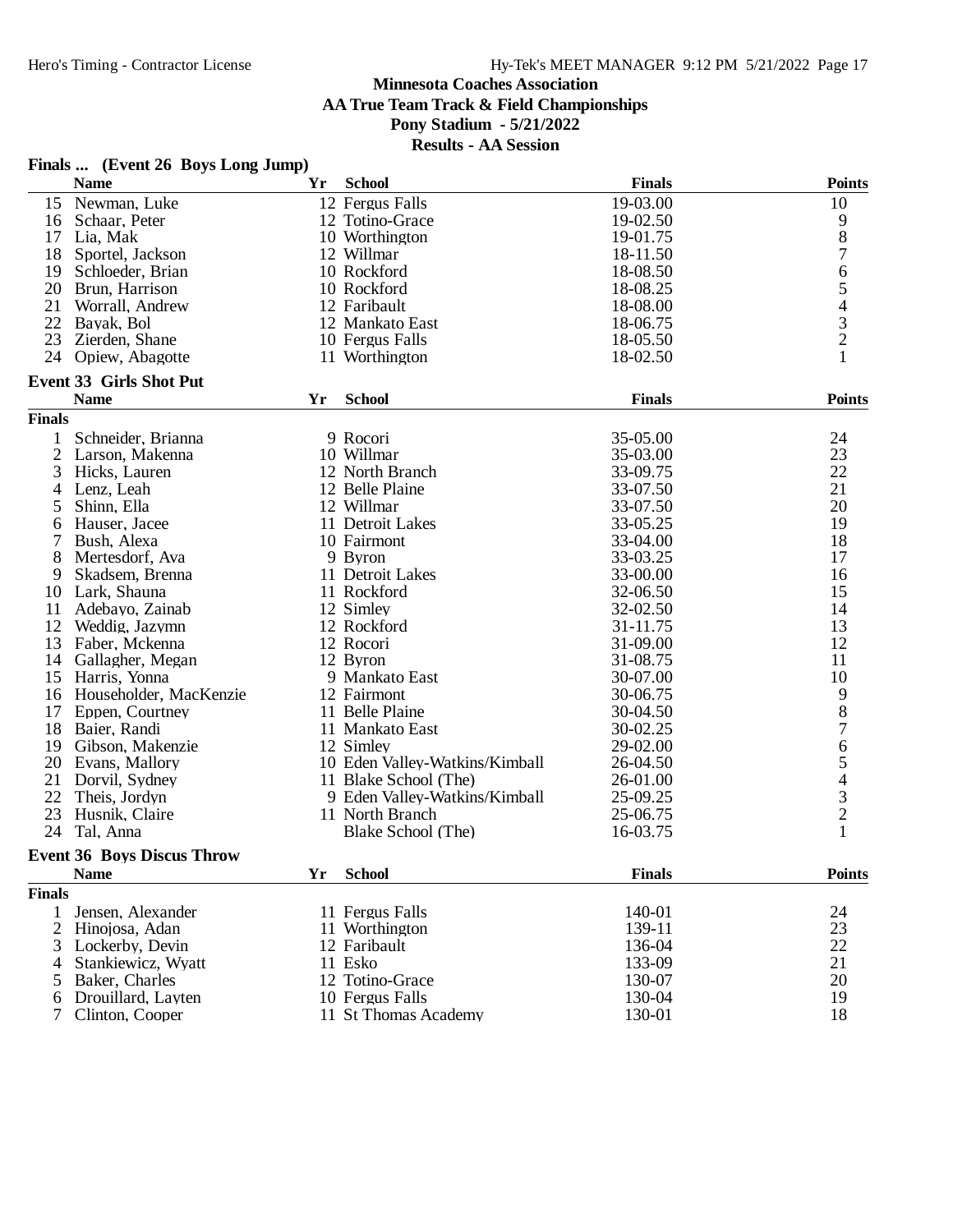**AA True Team Track & Field Championships**

### **Pony Stadium - 5/21/2022**

|  |  | Finals  (Event 36 Boys Discus Throw) |  |
|--|--|--------------------------------------|--|
|--|--|--------------------------------------|--|

|                | <b>Name</b>                     | Yr | <b>School</b>                  | <b>Finals</b> | <b>Points</b>                              |
|----------------|---------------------------------|----|--------------------------------|---------------|--------------------------------------------|
| 8              | Zilmer, Josiah                  |    | 10 Rockford                    | 129-07        | 17                                         |
| 9              | Esser, Brody                    |    | 12 Faribault                   | 127-01        | 16                                         |
| 10             | Borowicz, Luke                  |    | 11 Jordan                      | 126-11        | 15                                         |
| 11             | Hagen, Elijah                   |    | 10 Jordan                      | 126-01        | 14                                         |
| 12             | Thompson, Riley                 |    | 11 Big Lake                    | 123-01        | 13                                         |
| 13             | Pemble, Jack                    |    | 12 Mankato East                | 122-07        | 12                                         |
| 14             | Ritz, Jonathan                  |    | 10 Willmar                     | 122-02        | 11                                         |
| 15             | Venenga, Hayden                 |    | 10 Willmar                     | 121-02        | 10                                         |
| 16             | Northrop, Gabe                  |    | 12 Pine Island                 | 118-03        | 9                                          |
| 17             | Menties, Logan                  |    | 12 Pine Island                 | 117-08        | 8                                          |
| 18             | Montminy, Brock                 |    | 9 Esko                         | 115-00        | $\overline{7}$                             |
|                | 19 Flowers, Avery               |    | 12 Mankato East                | 111-01        | 6                                          |
| 20             | Woodward, Nathan                |    | 10 Rockford                    | 110-01        | 5                                          |
| 21             | Sandoval, Christian             |    | 9 Worthington                  | 108-04        | $\overline{\mathcal{L}}$                   |
| 22             | Hugo, Luke                      |    | 10 Big Lake                    | 105-08        | 3                                          |
| 23             | DeMedici, Louie                 |    | 11 Totino-Grace                | 99-04         | $\overline{2}$                             |
|                | 24 Bluhm, Leo                   |    | 12 St Thomas Academy           | 94-11         | 1                                          |
|                | <b>Event 25 Girls Long Jump</b> |    |                                |               |                                            |
|                |                                 |    |                                |               | <b>Points</b>                              |
|                | <b>Name</b>                     | Yr | <b>School</b>                  | <b>Finals</b> |                                            |
| <b>Finals</b>  |                                 |    |                                |               |                                            |
| $\mathbf{1}$   | Kuechle, Brielle                |    | 11 Eden Valley-Watkins/Kimball | 17-11.00      | 24                                         |
| $\overline{2}$ | Kuechle, Ellie                  |    | 11 Eden Valley-Watkins/Kimball | 17-05.00      | 23                                         |
| 3              | Biorn, Elise                    |    | 11 Rockford                    | 17-02.00      | 22                                         |
| 4              | Thoennes, Ava                   |    | 10 Rocori                      | 16-11.50      | 21                                         |
| 5              | Koepp, Malina                   |    | 12 Belle Plaine                | 16-09.75      | 20                                         |
| 6              | Hernes, Ellie                   |    | 12 Fairmont                    | 16-07.50      | 19                                         |
| 7              | Karge, Lexi                     |    | 12 Mankato East                | 16-05.00      | 18                                         |
| 8              | Christoffer, Sam                |    | 12 Willmar                     | 16-03.50      | 17                                         |
| 9              | Hansen, Rylie                   |    | 9 Mankato East                 | 16-03.00      | 16                                         |
| 10             | Olson, Asaysha                  |    | 9 North Branch                 | 15-11.75      | 15                                         |
| 11             | Haefner, Bella                  |    | 11 Belle Plaine                | 15-11.75      | 14                                         |
| 12             | Holthaus, Kate                  |    | 9 Rocori                       | 15-09.75      | 13                                         |
| 13             | Fode, Rachel                    |    | 11 Byron                       | 15-07.75      | 12                                         |
| 14             | Noteboom, Jules                 |    | 11 Blake School (The)          | 15-06.50      | 11                                         |
| 15             | Whitman, Madison                |    | 10 North Branch                | 15-05.50      | 10                                         |
| 16             | Richardson, Sophia              |    | 8 Byron                        | 15-04.00      | 9                                          |
| 17             | Scott, Saleya                   |    | 9 Blake School (The)           | 15-01.75      | 8                                          |
| 18             | Geerdes, Jazlyn                 |    | 11 Fairmont                    | 15-00.50      | $\overline{7}$                             |
| 19             | Miller, Malia                   |    | 12 Simley                      | 14-11.50      | 6                                          |
| 20             | Robran, Aliyah                  |    | 12 Rockford                    | 14-09.50      | 5                                          |
| 21             | Haugen, Grace                   |    | 12 Willmar                     | 14-09.00      | $\begin{array}{c} 4 \\ 3 \\ 2 \end{array}$ |
| 22             | King, Haydon                    |    | 9 Detroit Lakes                | 14-06.00      |                                            |
| 23             | Fischer, Mallory                |    | 9 Detroit Lakes                | 14-03.50      |                                            |
| 24             | Ralston, Taylor                 |    | 10 Simley                      | 14-02.50      | $\mathbf{1}$                               |